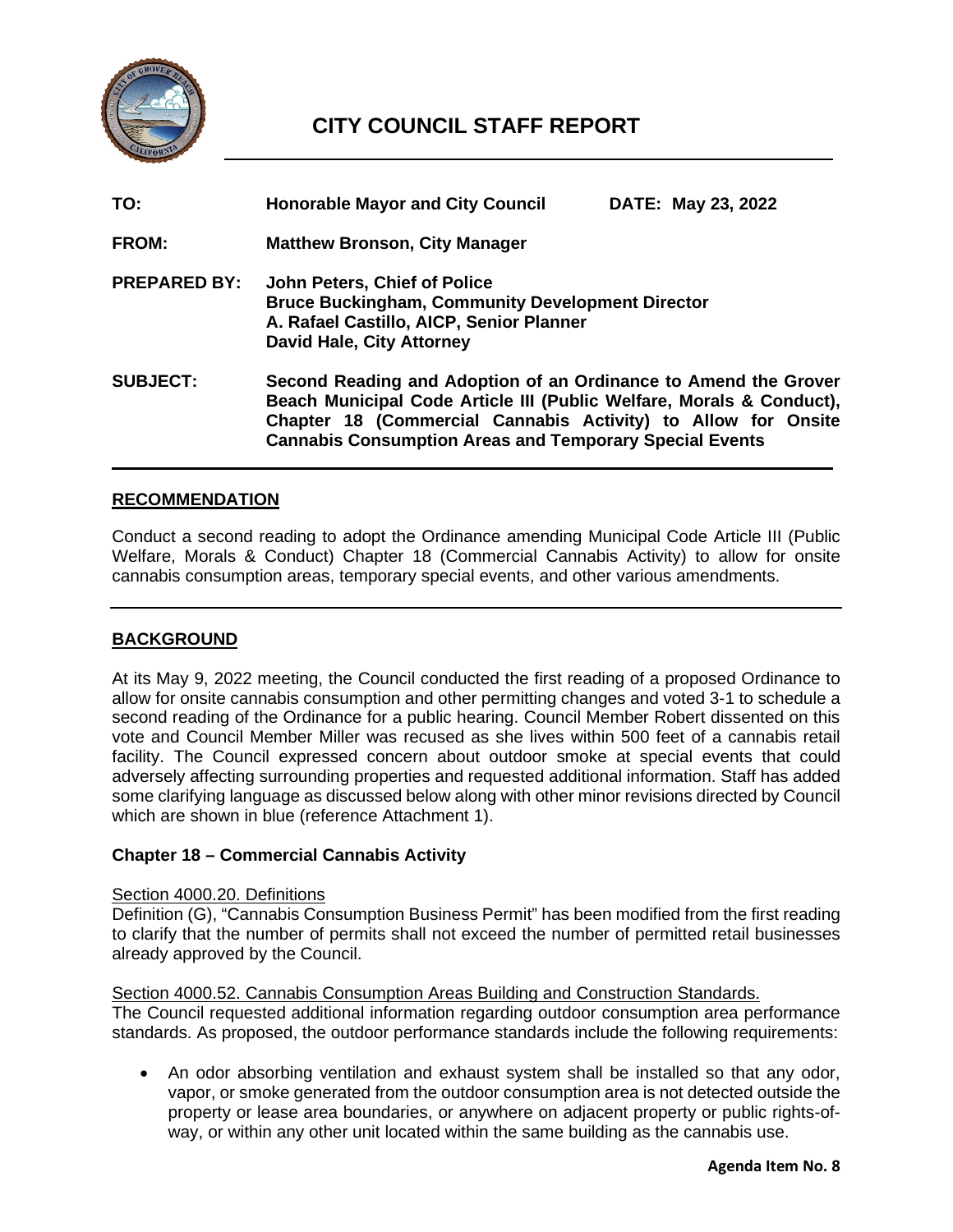• Designated Cannabis Consumption Area shall not be visible from any public place or nonage restricted area.

These systems would need to be designed by the retailers and must be in compliance at all times of operations. Following the May  $9<sup>th</sup>$  meeting, staff contacted two jurisdictions that have implemented outdoor consumption lounges (West Hollywood and Santa Rosa). City staff from West Hollywood confirmed similar language in their ordinance and their outdoor consumption lounges were in full compliance with their odor control and non-visible smoke policies. West Hollywood also requires that a security guard walk the premier to ensure no odor or smoke is detected for one block which the Council may consider adding to the proposed ordinance. Based on these discussions, staff recommends that the Ordinance language remain with minor modifications shown. As stated at the previous meeting, staff will provide Council with an update on the effectiveness of the ordinance within a year of adoption. In addition, staff would provide the Council with an event summary of all special events that include consumptions areas.

#### Section 4000.53. Cannabis Special Events Permit

Similar to the outdoor consumption areas, the Council asked for additional information regarding performance standards for special events that include on-site consumption. Staff has added a performance standard for special temporary cannabis events that require the following:

- If the temporary event proposes consumption areas that includes smoking, vaping, or any other type of odor or smoking, the event organizer is required to designate a consumption area either within a building or fully enclosed temporary structure such as a tent with a ventilation system that would prevent odors from being detected off-site.
- Requirement for a site plan at the time of permit submittal that designates areas for onsite consumption.

Staff also added language to clarify that a special event permit could be revoked if the event was not in compliance with the Ordinance or any condition of the permit.

### **ALTERNATIVES**

The Council has the following alternatives to consider:

- 1. Conduct the second reading and adopt the Ordinance, amending Grover Beach Municipal Code (GBMC) Article III (Public Welfare, Morals & Conduct), Chapter 18 (Commercial Cannabis Activity) to allow for on-site cannabis consumption areas, temporary special events, and other various amendments; or
- 2. Provide alternative direction.

#### **PUBLIC NOTIFICATION**

The agenda was posted in accordance with the Brown Act and a notice was advertised in the *New Times* on April 28, 2022. In addition, a notice was sent to all property owners within 300 feet of the four retailers given the Council's direction to provide additional notice beyond what is required for ordinances.

#### **Attachments**

1. Amended Ordinance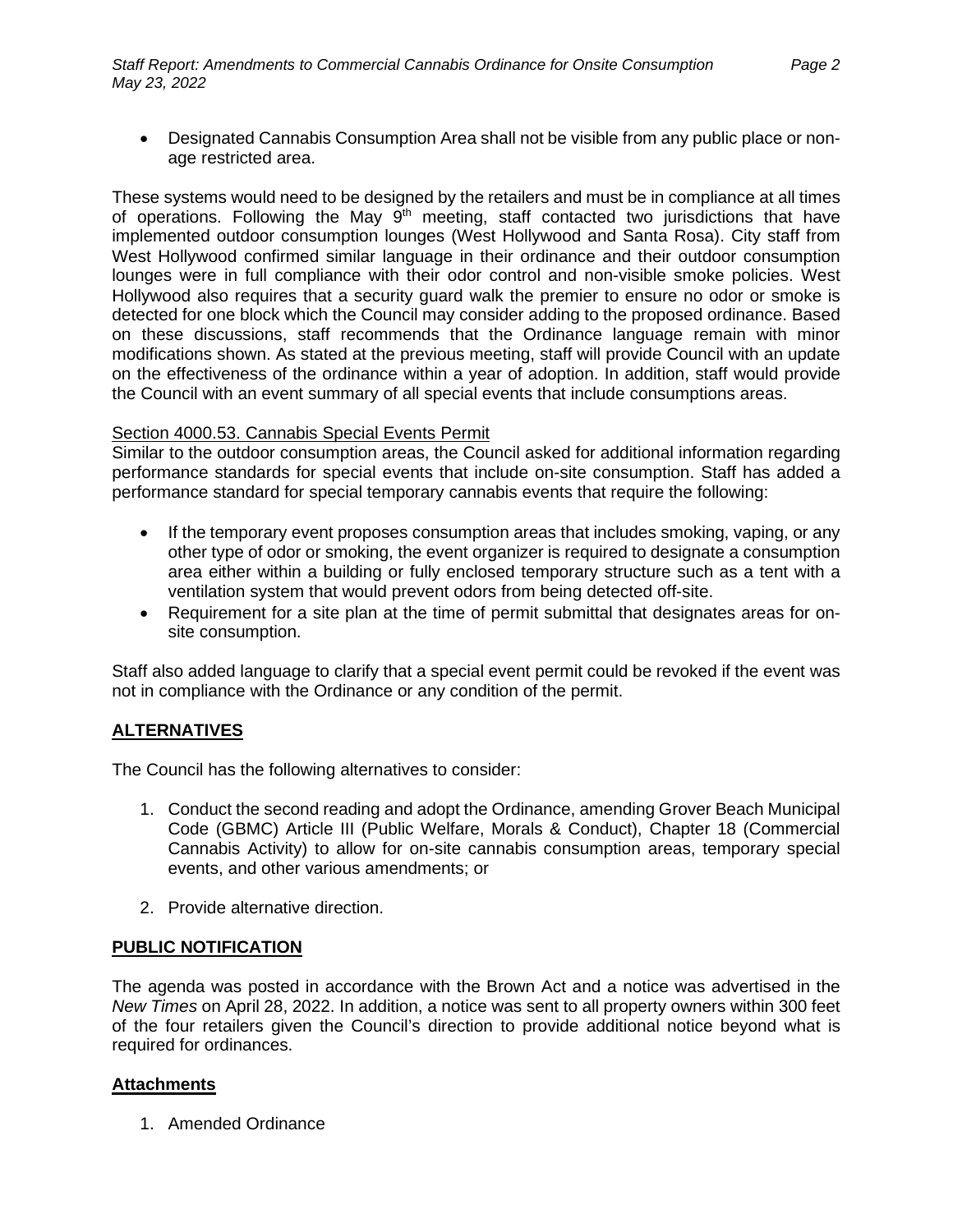#### **ORDINANCE NO. 22-05**

**AN ORDINANCE OF THE CITY COUNCIL OF THE CITY OF GROVER BEACH, CALIFORNIA AMENDING CHAPTER 18, ARTICLE III OF THE GROVER BEACH MUNICIPAL CODE AMENDING SECTION 4000.20, SECTION 4000.30, SUBSECTION (A) OF SECTION 4000.40, SECTION 4000.50, SECTION 4000.70, SECTION 4000.160, SECTION 4000.200, AND ADDING NEW SECTIONS 4000.51, 4000.52, AND 4000.53 TO MAKE REVISIONS CONSISTENT WITH RECENT STATE LAW CHANGES AND ENACT REGULATIONS REGARDING ON-SITE CONSUMPTION AREAS AND SPECIAL COMMERCIAL CANNABIS EVENTS.**

**WHEREAS,** the City of Grover Beach is a General Law city organized pursuant to Article XI of the California Constitution; and

**WHEREAS,** pursuant to the authority granted the City by Article XI, Section 7 of the California Constitution, the City has the police power to adopt regulations designed to promote the public convenience or the general prosperity, as well as regulations designed to promote the public health, the public morals or public safety; and

**WHEREAS,** comprehensive zoning regulations and regulations upon the use of land, businesses and property lie within the City's police power; and

**WHEREAS**, the Federal Controlled Substances Act, 21 U.S.C. Sections 801 et seq. classifies marijuana as a Schedule 1 Drug and makes it unlawful, under federal law, for any person to cultivate, manufacture, distribute, dispense, or possess with intent to manufacture, distribute or dispense, marijuana (cannabis); and

**WHEREAS**, the Federal Controlled Substances Act contains no exemption for the cultivation, manufacture, distribution, dispensation or possession of cannabis for medicinal purposes or otherwise; and

**WHEREAS**, notwithstanding federal law, in 1996, the voters of the State of California approved Proposition 215 (codified as California Health and Safety Code Section 11362.5 and titled the "Compassionate Use Act of 1996"), the intent of Proposition 215 being to enable persons who are in need of marijuana for medical purposes to be able to obtain and use it without fear of state criminal prosecution under limited, specified circumstances; and

**WHEREAS**, in 2004, Senate Bill 420 was enacted (codified as California Health and Safety Code Section 11362.7 et seq. and titled the "Medical Marijuana Program Act" to clarify the scope of the Compassionate Use Act of 1996 ("CUA"); and

**WHEREAS**, the Medical Marijuana Program Act ("MMPA") promulgates rules wherein counties and cities can adopt and enforce rules and regulations consistent with its provisions; and

**WHEREAS**, in 2011, Assembly Bill 2650 was enacted (codified as California Health and Safety Code Section 11362.768) affirming that counties and cities can under state law adopt ordinances that control and restrict the location and establishment of a medical marijuana cooperative, collective, dispensary, operator, establishment, or provider; and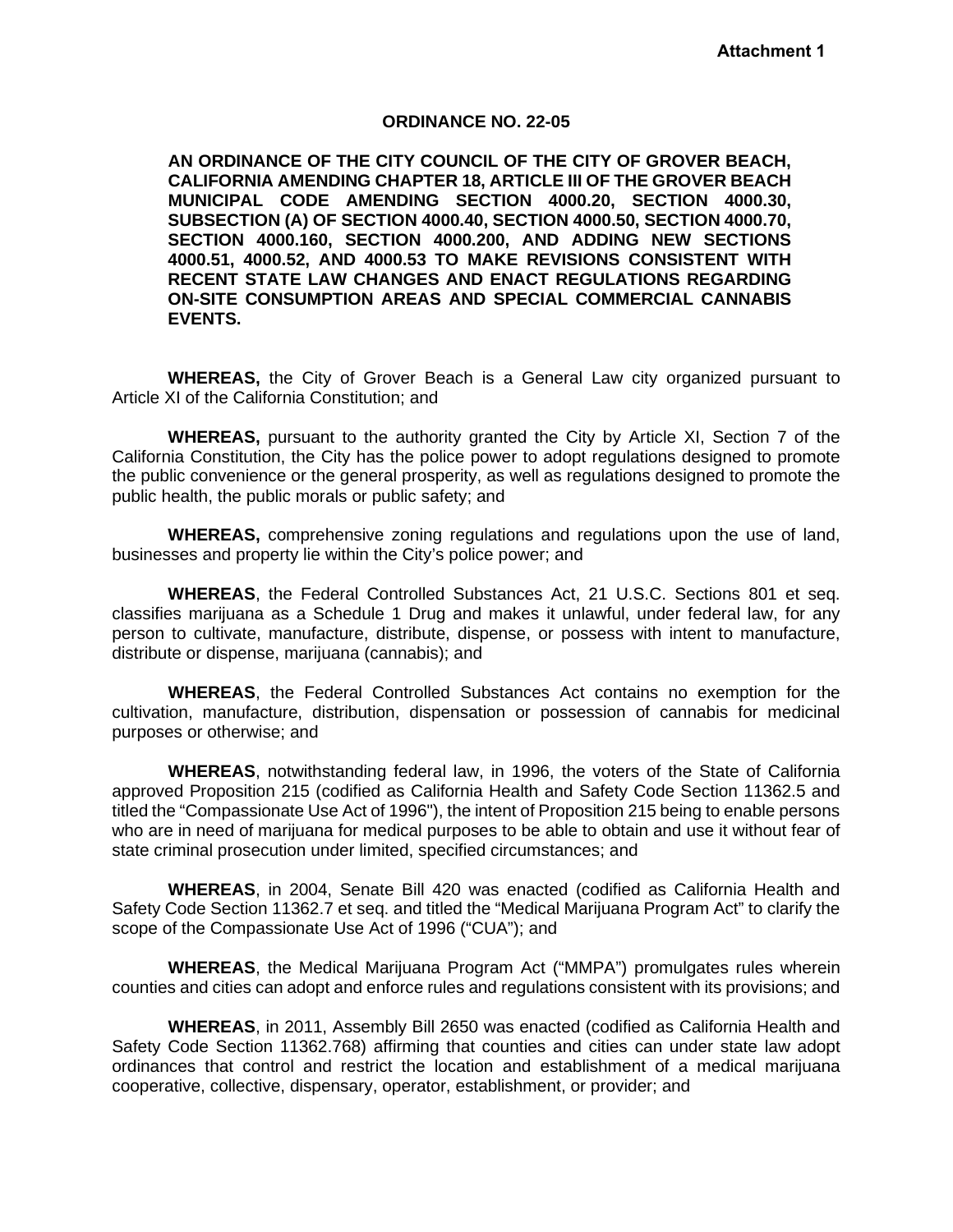**WHEREAS**, in 2015, California enacted three bills – Assembly Bill 243; Assembly Bill 266; and Senate bill 643 – that collectively established a comprehensive state regulatory framework for the licensing and enforcement of cultivation, manufacturing, retail sales, transportation, storage, delivery, and testing of medicinal cannabis in California. This regulatory scheme was known as the Medical Cannabis Regulation and Safety Act (MCRSA); and

**WHEREAS**, In November, 2016, Proposition 64 was enacted and entitled "The Adult Use of Marijuana Act" ("AUMA") (codified as amendments to California Health and Safety Code, Business and Professions Code, Revenue and Taxation Code and Food and Agricultural Code). The intent of Proposition 64 being to establish a comprehensive system to decriminalize, control and regulate the cultivation, processing, manufacturing, distribution, testing, and sale of nonmedical marijuana, including marijuana products, for use by adults 21 years and older, and to tax the commercial growth and retail sale of marijuana, as well as other marijuana related activities; and

**WHEREAS**, June 27, 2017, the State Legislature adopted the State Budget along with a number of trailer bills including Senate Bill no. 94 which enacted "The Medicinal and Adult-Use Cannabis Regulation and Safety Act (MAUCRSA). This bill repealed MCRSA and included certain provisions of MCRSA in the licensing provisions of AUMA. Under this bill, these consolidated provisions make up the MAUCRSA and includes the regulations for both medical and nonmedical cannabis uses; and

**WHEREAS,** Sections 26054 and 26200 of the California Business and Professions Code establishes regulations for setback requirements for Commercial Cannabis Activity consistent with local regulations and again affirming that counties and cities can under state law adopt ordinances that control, restrict or ban the location and establishment of any Commercial Cannabis Activity licensed under MAUCRSA; and

**WHEREAS**, the California Supreme Court held in *City of Riverside v. Inland Empire Patients Health and Wellness Center, Inc.* (2013) 56 Cal. 4th 729, 753 ("*Inland Empire*") that the objectives of the CUA and MMPA were modest and that those acts did not create a broad right to access medical marijuana, and *Inland Empire* goes on to provide that neither the CUA nor the MMPA "expressly or impliedly preempts the authority of California cities and counties, under their traditional land use and police powers, to allow, restrict, limit, or entirely exclude" the distribution of medical marijuana. (Id. At p. 762.); and

**WHEREAS**, the Court of Appeal, Third Appellate District, held in *James Maral, et al. v. City of Live Oak* (2013) 221 Cal.App.4th 975, that the reasoning of *Inland Empire* applies to the cultivation of medical marijuana as well as its distribution, as both are addressed in the CUA and the MMPA; and

**WHEREAS,** with limited exceptions, neither the Compassionate Use Act (CUA), the Medical Marijuana Program Act (MMPA), the Medical Cannabis Regulation and Safety Act (MCRSA), the Adult Use of Marijuana Act (AUMA) or the Medicinal and Adult-Use Cannabis Regulation and Safety Act (MAUCRSA) require or impose an affirmative duty or mandate upon local governments to allow, authorize or sanction the establishment and the operation of facilities for distribution, cultivation, manufacturing or processing medical or non-medical marijuana within its jurisdiction, and

**WHEREAS**, notwithstanding the comprehensive nature of both the Adult Use of Marijuana Act and the Medicinal and Adult-Use Cannabis Regulation and Safety Act, both Acts under state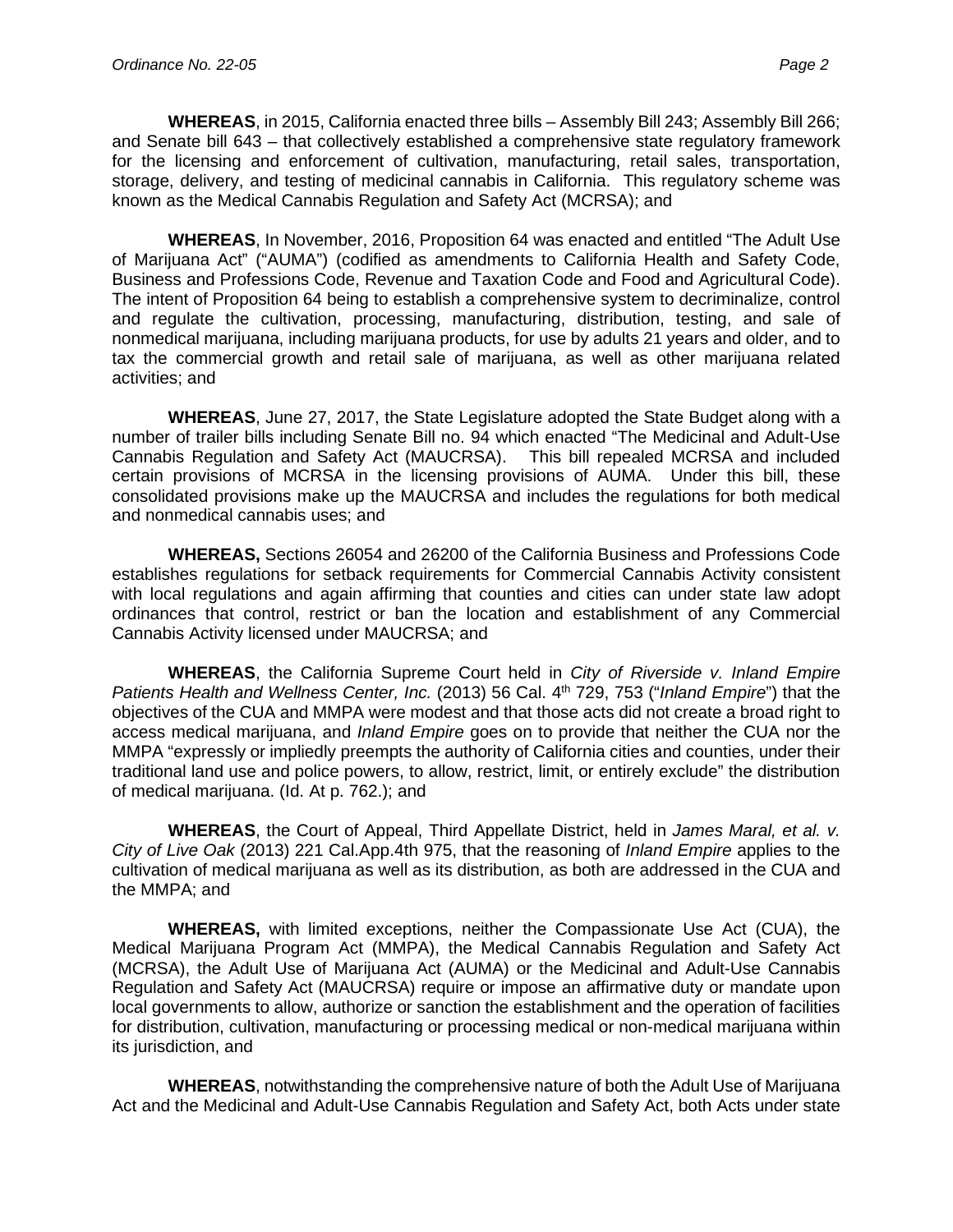law protect the ability of local entities to maintain reasonable control over medical and nonmedical marijuana activities; and

**WHEREAS**, the City Council desires to establish reasonable land use controls and reasonable regulations on the operation of cannabis related businesses and personal use which are intended to operate in conjunction with the City of Grover Beach Development Code's land use regulation and which are intended to address the negative impacts and nuisance impacts of cannabis-related businesses and use; and

**WHEREAS**, mindful of the fact that marijuana possession and use is prohibited under federal law and partially decriminalized under state law, it is the Council's intention that nothing in this ordinance shall be construed, in anyway, to expand the rights of anyone to use or possess marijuana under state law; engage in any public nuisance; violate federal law, or engage in any activity in relation to the cultivation, distribution, testing or consumption of cannabis that is otherwise illegal. It is further the intent of the City Council of the City of Grover Beach to maintain local control over these matters to the fullest extent permitted by law; and

#### **NOW THEREFORE, BE IT HEREBY ORDAINED BY THE CITY COUNCIL OF THE CITY OF GROVER BEACH AS FOLLOWS:**

**PART 1.** Section 4000.20 of Chapter 18, Article III of the Grover Beach Municipal Code, Commercial Cannabis Uses, is hereby amended as follows:

Section 4000.20. Definitions. When used in this Chapter, the following words shall have the meaningsascribed to them in this section. Any reference to California statutes includes any regulations establishedthereunder and is deemed to include any successor or amended version of the referenced statute or regulatory provision.

(A) "Accrediting body" means a nonprofit organization that requires conformation to ISO/IEC 17025requirements and is a signatory to the International Laboratory Accreditation Cooperative Mutual Recognition Arrangement for Testing.

(B) "Applicant" for purposes of this ordinance means an Owner applying for or renewing a localCommercial Cannabis Permit.

(C) "Branded merchandise" means clothing, hats, pencils, pens, keychains, mugs, water bottles, beverage glasses, notepads, lanyards, cannabis accessories, or other types of merchandise approved by theBureau with the name or logo of a commercial cannabis business licensed pursuant to the Act. Brandedmerchandise does not include items containing cannabis or any items that are considered food as definedby Health and Safety Code section 109935.

(D) "Cannabis" means all parts of the Cannabis sativa Linnaeus, Cannabis indica, or Cannabis ruderalis, whether growing or not; the seeds thereof; the resin, whether crude or purified, extracted from any part of the plant; and every compound, manufacture, salt, derivative, mixture, or preparation of the plant, its seeds, or resin. "Cannabis" also means the separated resin, whether crude or purified, obtained from marijuana. "Cannabis" also means marijuana as defined by Section 11018 of the California Health and Safety Code as enacted by Chapter 1407 of the Statues of 1972. "Cannabis" does not include the mature stalks of the plant, fiber produced from the stalks, oil or cake made from the seeds of the plant, any other compound, manufacturing, salt, derivative, mixture, or preparation of the mature stalks (except the resin extracted therefrom), fiber, oil, or cake, or the sterilized seed of the plant which is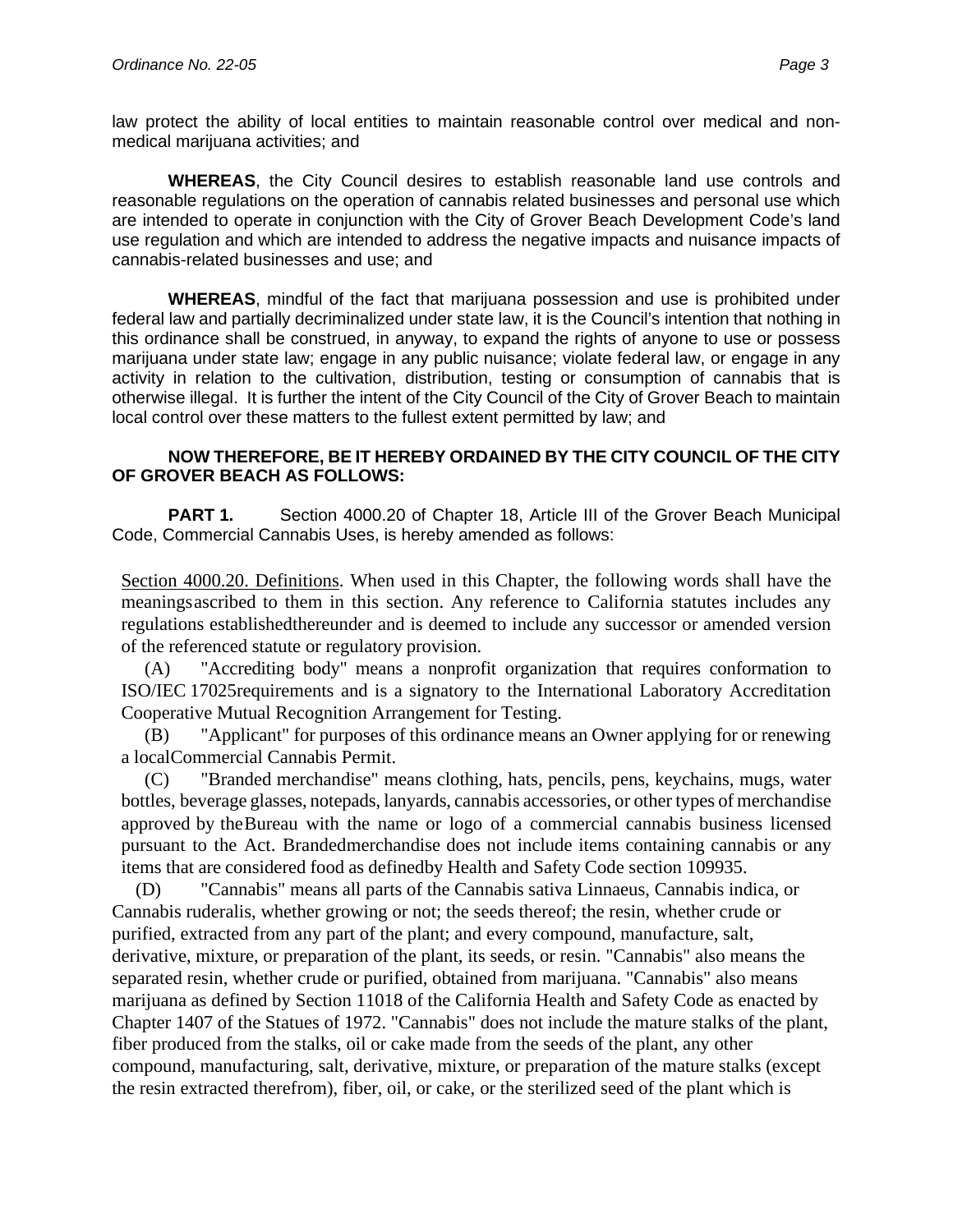incapable of germination. For the purpose of this Chapter, "Cannabis" does not mean industrial hemp as that term is defined in Section 11018.5 of the California Health and Safety Code.

(E) "Cannabis accessories" as defined in Health and Safety Code section 11018.2. means any equipment, products or materials of any kind which are used, intended for use, or designed for use in planting, propagating, cultivating, growing, harvesting, manufacturing-compounding, converting, producing, processing, preparing, testing, analyzing, packaging-repackaging, storing, smoking, vaporizing, or containing cannabis, or for ingesting, inhaling, or otherwise introducing cannabis or cannabis products into the human body.

(F) "Cannabis concentrate" means manufactured cannabis that has undergone a process to concentrate the cannabinoid active ingredient, thereby increasing the product's potency. An edible cannabis product is not considered food, as defined by Section 109935 of the California Health and Safety Code, ora drug, as defined by Section 109925 of the California Health and Safety Code.

(G) **"Cannabis Consumption Business Permit" means an annual permit issued by the City of Grover Beach to a Permittee, based on the number of allowed City of Grover Beach licensed retailers as set by the City Council, allowing for the consumption of cannabis and cannabis products in a designated consumption area located on a state and locally licensed type 10 (Retail) or type 12 (Microbusiness) permits.**

(H) Cannabis Product" as used in this Chapter means cannabis that has undergone a process whereby the plant material has been transformed into a concentrate, edible, topical or other product containing cannabis or concentrate cannabis and other ingredients.

(I) "Certificate of Accreditation" means a certificate issued by an accrediting body to a licensed testing laboratory, entity, or site to be registered in the state and permitted by the City.

(J) "CommercialCannabis Activity" or "Commercial Cannabis Use" includes cultivation, nursery, possession, manufacture (Level one and two), processing, storing, laboratory testing, labeling, retailers andmicrobusinesses including wholesale and retail sale of cannabis or a cannabis product **or an ancillary consumption area located on a retail or microbusiness premise** distribution, transportation and approved licenses enumerated and defined within Division 10. Chapter 1 (commencing with Section 26000) of the California Business and Professions Code, and ultimately issued a "A-Type" or "M-Type" license consistent with Section 26050 (b) of the California Business and Professions Code, as amended.

(K) Commercial Cannabis Business" means any business or operation which engages in Commercial Cannabis Activity.

(L) "Commercial Cannabis Permit or Permit" means a permit issued by the City of Grover Beachpursuant to this Chapter to a Commercial Cannabis Business that authorizes a Person to conduct Commercial Cannabis Activity within the City.

(M) **Cannabis Consumption Permit" means a Cannabis Consumption Business Permit or a Cannabis Consumption Special Event Permit.**

(N) **Cannabis Consumption Special Event Permit" means a permit issued by the City Manager to a Permittee or entity allowing for the consumption of cannabis or cannabis products during a Special Event, as defined in Article III of the Grover Beach Municipal Code, or during any event in which a Designated Cannabis Consumption Area may be temporarily located on private property.** 

(O) **"Consuming" or "Consumption" means smoking, vaping, eating, drinking, chewing, applying topically or otherwise ingesting**.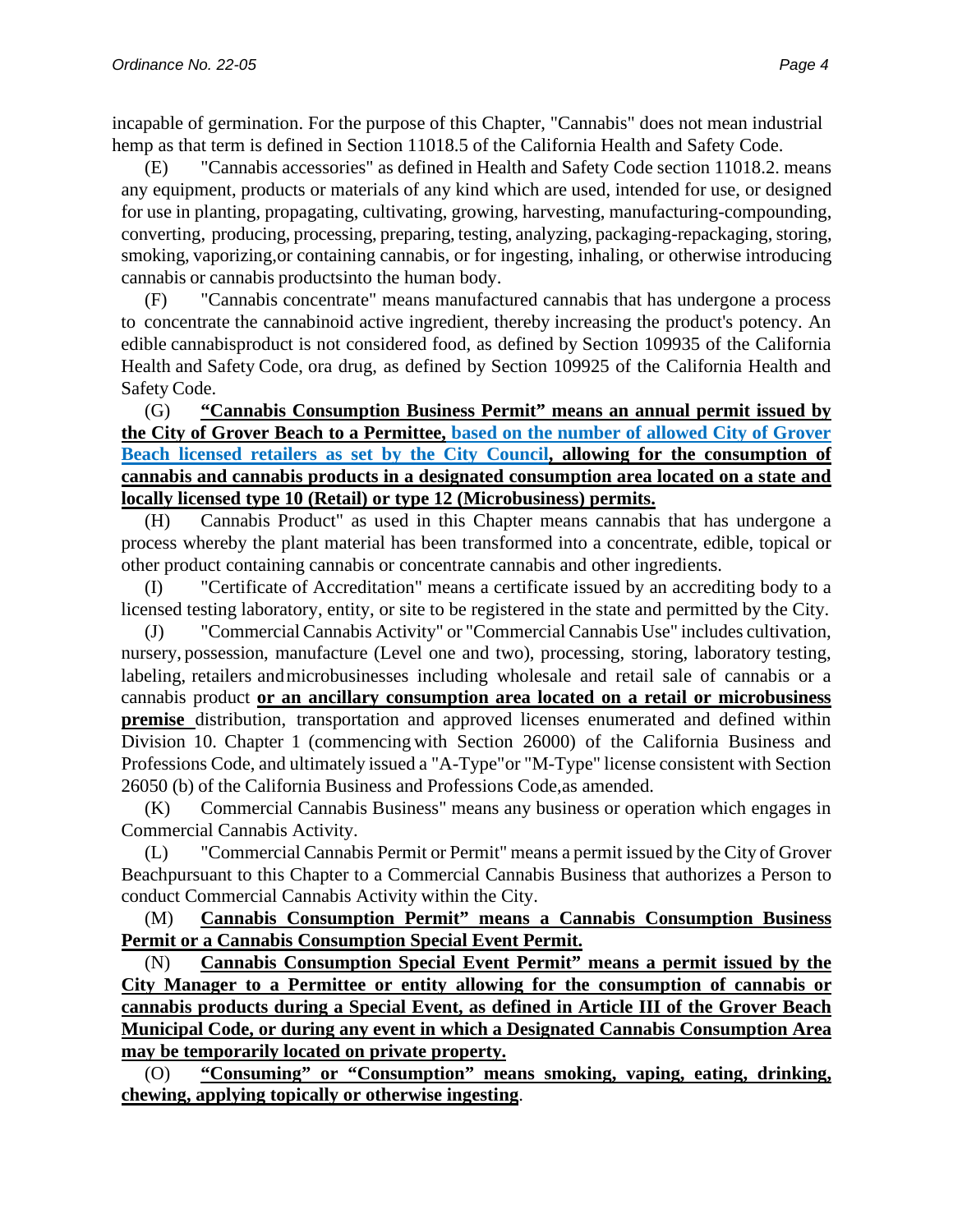(P) "Cultivation" means any activity involving the propagation, planting, growing, harvesting, drying, curing, grading, or trimming of cannabis.

(Q) "Cultivation site" means a facility where cannabis is propagated, planted, grown, harvested, dried, cured, graded, or trimmed, or that does all or any combination of those activities, that holds a validstate license pursuant to the Medicinal and Adult-Use Cannabis Regulation and Safety Act (MAUCRSA).

### (R) **Customer" has the meaning set forth in Section 26001 of the California Business and Professions Code, as may be amended from time to time.**

(S) "Delivery" means the commercial transfer of cannabis or cannabis products to a customer. "Delivery" also includes the use by a retailer of any technology platform owned and controlled by the retailer.

### (T) **"Designated Cannabis Consumption Area" means a designated area on the premises of a Cannabis retailer or microbusiness where customers may smoke or consume cannabis.**

### (U) **"Designated Cannabis Consumption Area Ventilation System" means a ventilation system capable of removing all detectable odors, smoke and by-products of combustion.**

(V) Dispensing" means any activity involving the retail sale of cannabis or cannabis products froma licensed retailer (State license Type 10) or a microbusiness with a retail use. (State license type 12).

(W) "Distribution" means the procurement, sale, and transport of cannabis or cannabis products between entities licensed pursuant to the Medicinal and Adult-Use Cannabis Regulation and Safety Actor as amended.

(X) "Distributor" means a Person licensed under the Medicinal and Adult-Use Cannabis Regulationand Safety Act to engage in the business of purchasing cannabis from a licensed cultivator, or cannabis products from a licensed manufacturer, for sale to a licensed retailer or microbusiness.

(Y) "Dried flower" means all dead cannabis that has been harvested, dried, cured, or otherwise processed, excluding leaves and stems.

(Z) "Edible cannabis product" means manufactured cannabis that is intended to be used, in wholeor in part, for human consumption. An edible cannabis product is not considered food as defined by Section 109935 of the California Health and Safety Code or a drug as defined by Section 109925 of the CaliforniaHealth and Safety Code.

# (AA) **Firearm" means any device as defined in California Penal Code 16520, as may be amended from time to time.**

(BB) Good Cause" for purposes of refusing or denying an initial application for a Commercial Cannabis Permit, **for suspending or** revoking a Commercial Cannabis Permit, or for refusing or denying renewal or reinstatement of a Permit, or for Rating Applicants for purposes of issuance of a Permit means:

- (1) The Applicant has violated any of the terms, conditions or provisions of this Chapter, of State Law, or any regulations and rules established pursuant to State Law, any applicable rules and regulations, or any special terms or conditions placed upon its Use Permit, State License or Local Permit;
- (2) Failure to provide information required by the City of Grover Beach;
- (3) The Permitted Premises have been operated in a manner that adversely affects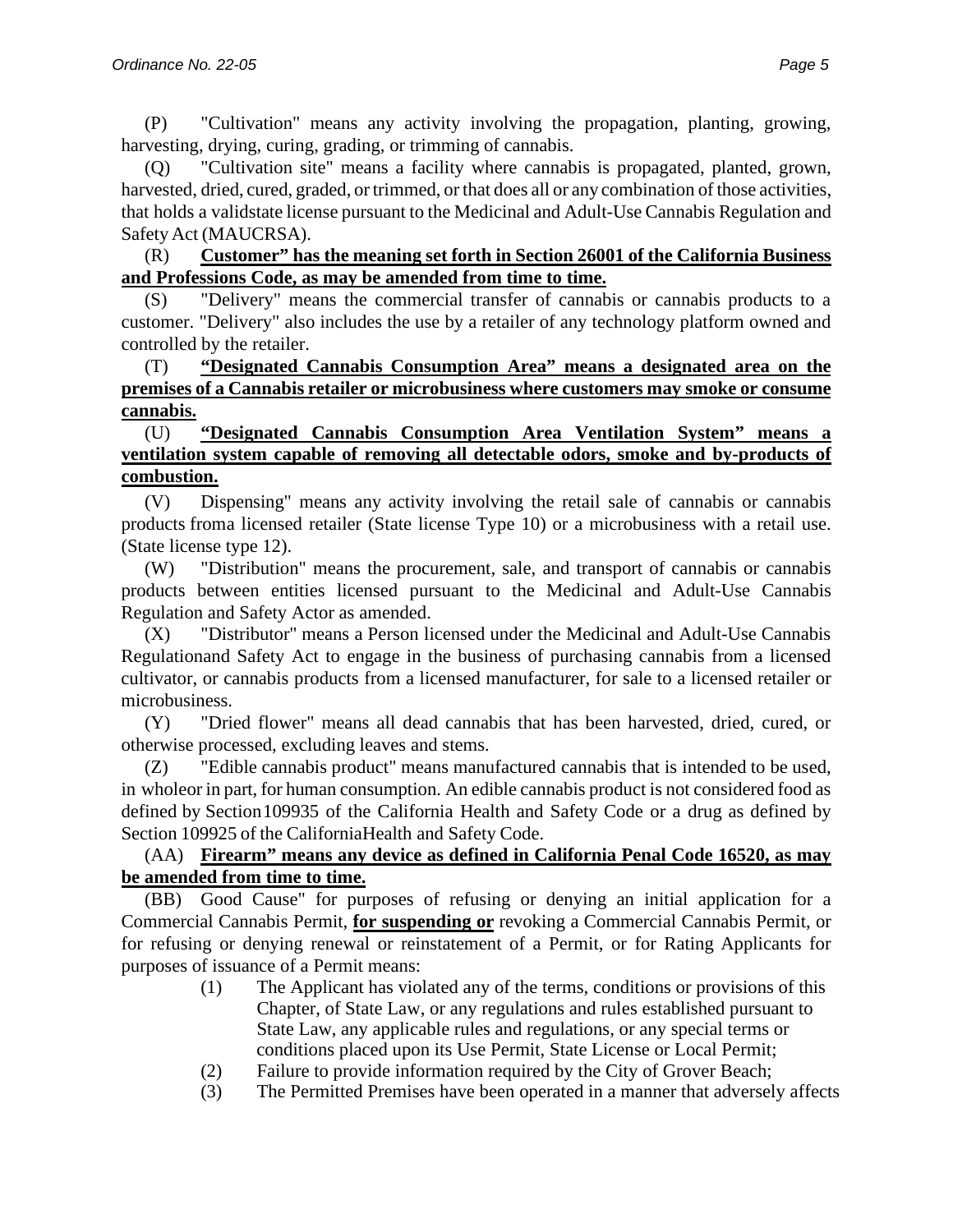the public health, safety or welfare or the safety of the immediate neighborhood in which the establishment is located;

- (4) The Applicant has knowingly made false or misleading statements, misrepresentations or material omissions as part of an interview process, on an application form to request issuance of a Permit or renewal form, or any other document submitted to the City;
- (5) The Commercial Cannabis Business is not created, organized or operated in strict compliance with all applicable laws and regulations;
- (6) The Applicant fails to meet the requirements of this Chapter, or the conditions of the Use Permit;
- (7) The operation of the proposed Commercial Cannabis Business at the proposed location is prohibited by a state or local law or regulation;
- (8) The **City Manager** Council has found consistent with Section 4000.160 that the Applicant's criminal history reflects a conviction of an offense that is substantially related to the qualifications, functions or duties of the business or profession for which the application is made and has found the Applicant is not suitable for issuance of a Permit;
- (9) The Applicant was found to have a felony or misdemeanor conviction involving fraud, deceit, embezzlement, dishonesty, violent behavior, moral turpitude or **has** committed crimes serving as a basis for denial of a Permit consistent with Section 4000.160. A conviction within the meaning of this section means a plea or a guilty verdict, a conviction or diversion following a plea of nolo contendere or a conviction later expunged by the court;
- (10) The Applicant was found to have a felony or misdemeanor conviction for hiring, employing, or using a minor in transportation, carrying, selling, giving away, preparing for sale, or peddling, any controlled substance to a minor; or selling, offering to sell, furnishing, offering to furnish, administering, or giving any controlled substance to a minor.
- (11) The Applicant was found to have a felony or misdemeanor conviction for drug trafficking with enhancements pursuant to Section 11370.4 or 11379.8 of the Health and Safety code.
- (12) The Applicant is employing or being financed in whole or in part by any Person whose criminal history indicates that Person would not be issued a Permit consistent with Section 4000.160 of this Chapter;
- (13) The Applicant or their employees fail to allow inspection of the business facilities, security recordings, activity logs, or business records of the Permitted Premise by City Officials;
- (14) The Applicant's business is owned by, or has an officer or director who is a licensed physician making recommendations for Medical Cannabis;
- (15) The Applicant has had a local Permit or State Cannabis License revoked or has had more than one suspension on its local Permit by the City; or
- (16) The Applicant operated or is operating a Commercial Cannabis Business in violation of Section 4000.40 of this Chapter;
- (17) The Applicant or the operator listed in the application is less than twenty-one (21) years of age.

(CC) **Hoop House" means the use of a structure with structural members that are made of flexible and somewhat rigid construction materials, typically PVC pipe or similar material. The ends may be covered or left open and the material covering the structural**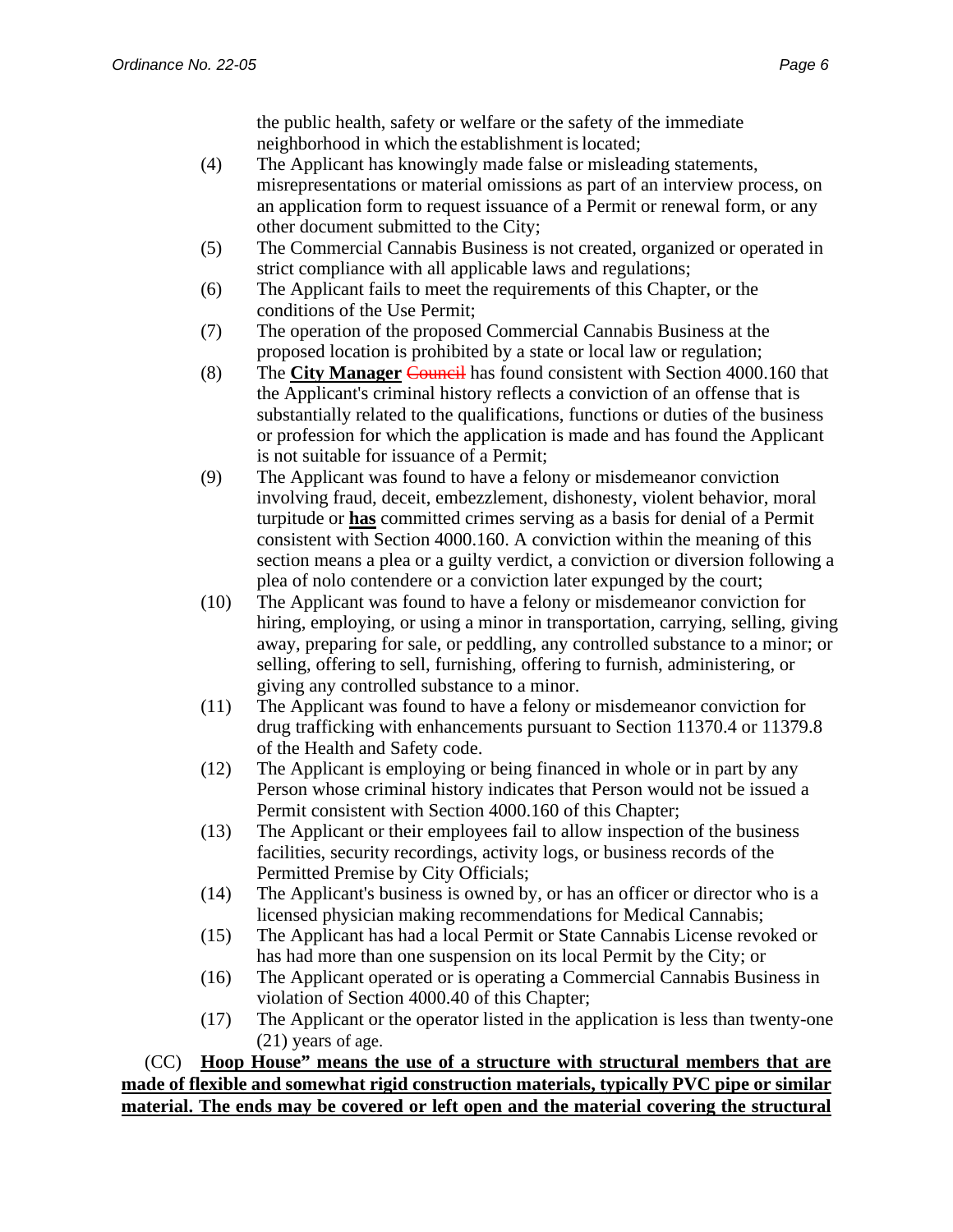**members is readily removable and is typically removed and re-affixed frequently.**

(DD) "Greenhouse" means a structure with walls and roof made primarily of transparent material, suchas glass, in which plants requiring regulated climatic conditions are grown.

### (EE) **"Infuse" means a process by which cannabis, cannabinoids, or cannabis concentrates are directly incorporated into a consumable product or incorporated into a product formulation to produce a cannabis product.**

### (FF) **"Intoxicated" means someone who under the influence of alcohol or drug(s) as defined in California Penal Code Section 647(f) and as amended from time to time.**

(GG) License" means the issuing of a license by the State of California, or one of its departments ordivisions, under the Medicinal and Adult-Use Cannabis Regulation and Safety Act to engage in Commercial Cannabis Activity.

(HH) "Live plants" means living cannabis flowers and plants, including seeds, sprouts, immature plants (including unrooted clones), and vegetative stage plants.

(II) "Manufacturer" means a Person that conducts the production, preparation, propagation, or compounding of manufactured cannabis, as defined in this section, or cannabis products either directly orindirectly or by extraction methods, or independently by means of chemical synthesis at a fixed locationthat packages or repackages cannabis or cannabis products or labels or relabels its container, that holds avalid state license pursuant to the Medicinal and Adult-Use Cannabis Regulation and Safety Act.

(JJ) "Manufactured cannabis" means raw cannabis that has undergone a process whereby the rawagricultural product has been transformed into a concentrate or manufactured product intended for internalconsumption or topical application.

(KK) "Manufacturing site" means a location that produces, prepares, propagates, or compounds cannabis or cannabis products, directly or indirectly, by extraction methods, independently by means of chemical synthesis, or by a combination of extraction and chemical synthesis, and is owned and operated by a Person issued a license by the State of California, or one of its departments or divisions, for these activities.

(LL) "Medical cannabis", "medical cannabis product," or "cannabis product" means a product containing cannabis, including, but not limited to, concentrates and extractions, intended to be sold for use by medical cannabis patients in California pursuant to the Compassionate Use Act of 1996 (Proposition 215), found at Section 11362.5 of the California Health and Safety Code (as the same may be amended from time-to-time). For purposes of this Chapter, "medical cannabis" does not include industrial hemp as defined by Section 81000 of the California Food and Agricultural Code or Section 11018.5 of the California Health and Safety Code.

(MM) "Microbusiness" (State license Type 12) shall mean a use for the cultivation of cannabis on anarea less than 10,000 square feet and to act as a licensed distributor, Level 1 manufacturer, and retailer under state and local law, or any combination of at least three (3) uses listed herein provided such licenseecan demonstrate compliance with all requirements imposed by the Medicinal and Adult-Use Cannabis Regulation and Safety Act on licensed cultivators, distributors Level 1 manufacturers. and retailers to theextent the licensee engages in such activities. **A consumption area may be permitted as an ancillary use to retailer in connection to the microbusiness, on the same premise.**

(NN) "Mixed-Light Building" shall mean the cultivation of cannabis using light deprivation and/or artificial lighting below a rate of 25 watts per square foot.

(OO) "Moral Turpitude," crimes are defined as acts of baseness, vileness or depravity in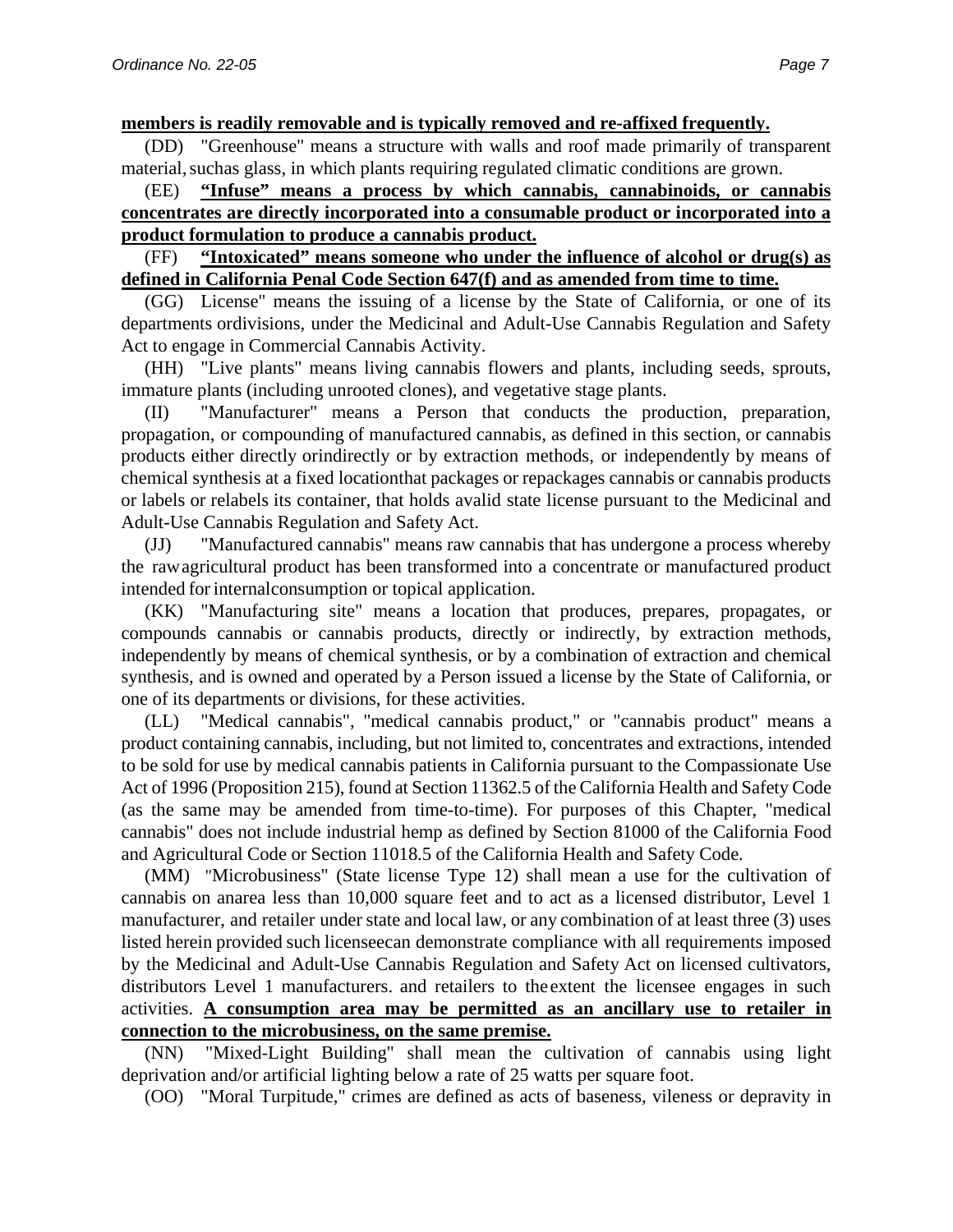the private and social duties, they are contrary to the accepted and customary rule of moral, right and duty between people. Crimes involving moral turpitude require the criminal intent of the offender to cause great bodily injury, defraud, deceive, deprive an owner of property, or to act in a lewd manner or with recklessness.

(PP) "Nursery" means a licensee that produces only clones, immature plants, seeds, and other agricultural products used specifically for the planting, propagation, and cultivation of cannabis.

(QQ) "Owner" means any of the following:

- (1) Owner or owners of a proposed facility, includes all Persons or entities having ownership interest of 5 percent or more, other than a security interest, lien, or encumbrance on property that will be used by the facility.
- (2) If the owner is an entity, "owner" includes within the entity each Person participating in the direction, control, or management of, or having a financial interest in the proposed facility.
- (3) If the applicant is a publicly traded company, "owner" means the chief executive officer or any Person or entity with an aggregate ownership interest of 5 percent or more.
- (4) Owner will also include any consultants, agents, or contractors hired for the purpose of assisting in the preparation and submittal of an application for a Commercial Cannabis Permit or in the operations and management of a Commercial Cannabis Business.

(RR) "Person" means an individual, firm, partnership, joint venture, association, corporation, limited liability company, estate, trust, business trust, receiver, syndicate, or any other group or combination acting as a unit and includes the plural as well as the singular number.

# (SS) **Permittee" means any person or business to whom a Cannabis Regulatory Permit is issued under this article and any authorized agent, employee or designee of such person or business.**

(TT) **"Premises" has the meaning set forth in Section 26001 of the California Business and Professions Code, as may be amended from time to time.** 

# (UU) **"Preparing" or "Preparation" means the heating, re-heating, or serving of cannabis products.**

(VV) "Promotional materials" means any form, letter, circular, pamphlet, publication, or other written material directed to a customer or prospective customer to induce retail sales. Promotional material does not include permitted signs, displays, decorations, cannabis accessories, or cannabis goods furnished by a licensed cultivator, licensed manufacturer, licensed distributor, licensed microbusiness, or licensed cannabis event organizer to a retail licensee for advertising purposes. Promotional materials shall have no intrinsic or secondary value.

(WW) "Rating" means a process wherein the City Council considers numerous applications for a Commercial Cannabis Permit that are greater than the number of permits allocated or authorized by ordinance. The City will implement a process as established by Council wherein they rate the applicants based upon information submitted by the applicant, criminal history defined as a component of Good Cause, and oral interviews. Staff will rate the applicants and submit recommendations to Council for consideration. Council may use their sole discretion in using the information submitted by staff or other factors in considering issuance of permits when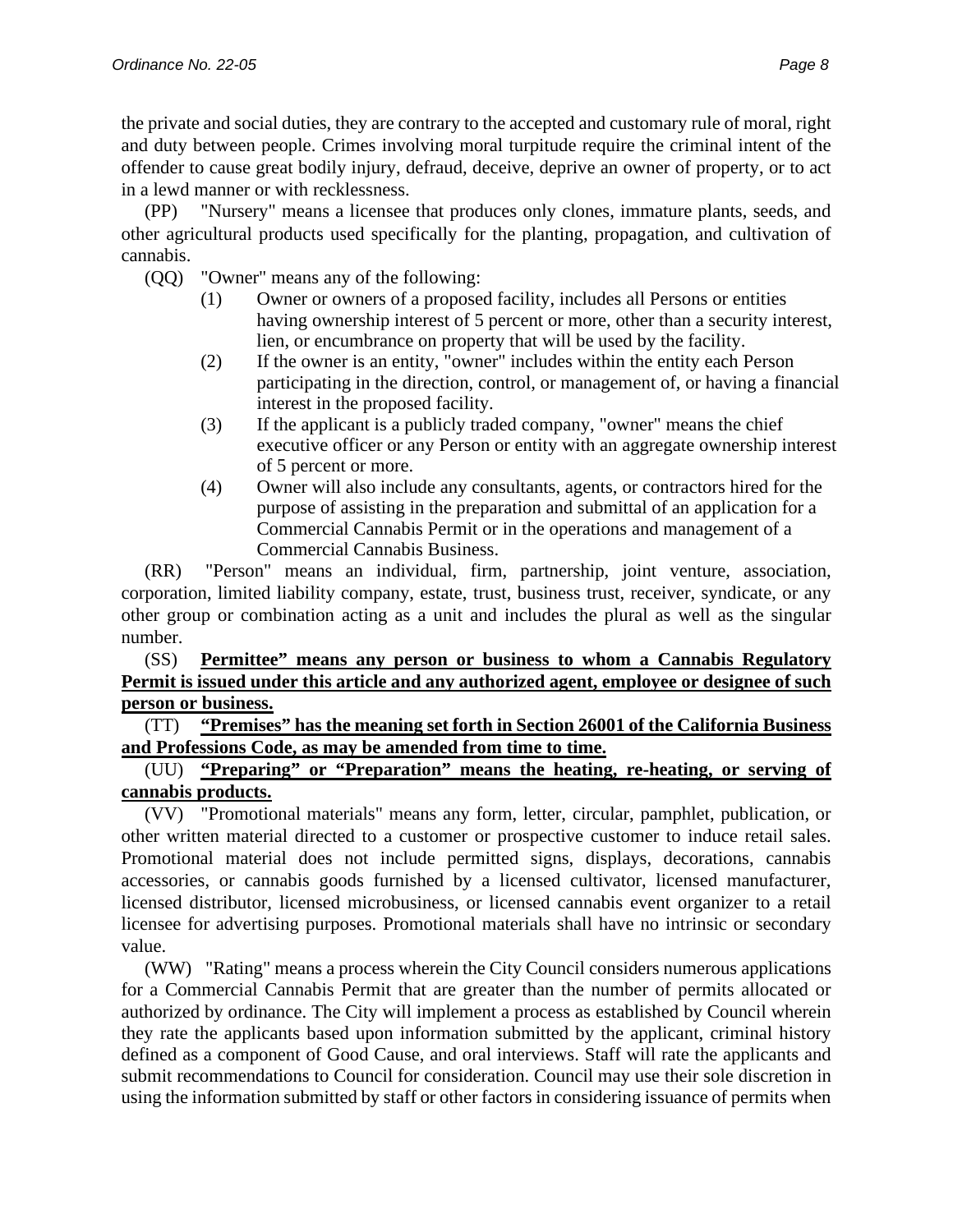the applications are greater in number than the number of allowable permits by ordinance. Wherein a total number of Commercial Cannabis Permits are established by ordinance, nothing in this section nor in Section 4.10.045 of the Grover Beach Municipal Code obligates the Council to issue the total number of authorized permits. Council at their discretion may issue any number of permits up to the maximum number of permits authorized by ordinance.

(XX) "Retailer" (State license Type 10) means a use for the retail sale and delivery of cannabis or cannabis products to customers. This use is for operations within a fixed location and may consist of a facility open to the general public or may be for delivery only with a facility. **A consumption area may be permitted as an ancillary use in connection with the retailer, on the same premise.**

(YY) **"Self-Service Display" means the open display or storage of cannabis or cannabis products or accessories in a manner that is accessible to customers other than with the assistance of the Cannabis retailer or an employee of the Cannabis retailer. A vending machine, refrigerator and storage cabinet are forms of Self-Service Displays.**

(ZZ) **"Sell", "Sale" and "to sell" have the meaning set forth in Section 26001 of the California Business and Professions Code, as may be amended from time to time.**

(AAA) **"Smoke" or "Smoking" has the meaning set forth in Section 11362.3 of the California Health and Safety Code, as may be amended from time to time.**

(BBB) "Stacking" means the practice of growing marijuana plants on platforms or tables and stacking them in multiple layers on top of each other.

(BBB) "State License" or "license" means a state license issued pursuant to the Medicinal and Adult-Use Cannabis Regulation and Safety Act.

(CCC) "Testing Laboratory" means a facility, entity, or site in the state that offers or performs tests ofcannabis or cannabis products and that is both of the following:

- (1) Holds a valid Certificate of Accreditation by an Accrediting Body that is independent from all other Persons involved in the cannabis industry in the state.
- (2) Registered with the State Department of Public Health.

(DDD) "Topical cannabis" means a product intended for external use. A topical cannabis productis notconsidered a drug as defined by Section 109925 of the California Health and Safety Code.

(EEE) "Transport" means the transfer of cannabis or cannabis products from the permitted business location of one licensee to the permitted business location of another licensee, for the purposes of conducting Commercial Cannabis Activity authorized by the Medicinal and Adult-Use Cannabis Regulation and Safety Act.

(FFF) "Transporter" means a Person issued a state license by the State of California, or one of its departments or divisions, to transport cannabis or cannabis products in an amount above a threshold determined by the State of California, or one of its departments or divisions, that have been issued a State license pursuant to the Medicinal and Adult-Use Cannabis Regulation and Safety Act. (Ord. 17-06; Am.Ord. 17-10; Am. Ord. 18-03; Am. Ord. 18-05; Am. Ord. 19-06)

**PART 2.** Section 4000.30 of Chapter 18, Article III of the Grover Beach Municipal Code, Commercial Cannabis Uses, is hereby amended as follows:

Section 4000.30. Cannabis Activity prohibited in any zone other than authorized in Chapter 4 of ArticleIX of the Grover Beach Municipal Code and personal possession and cultivation.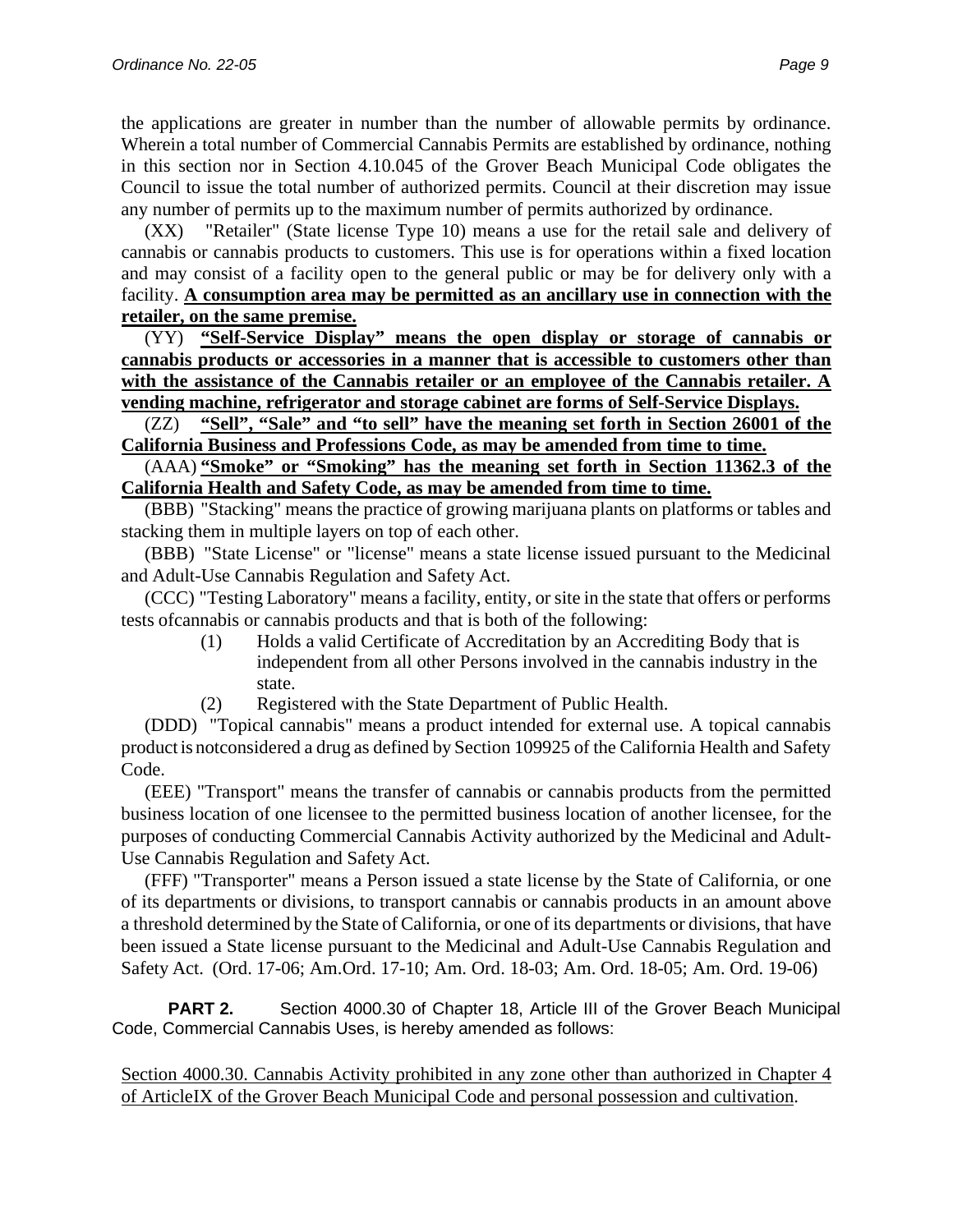(A) Notwithstanding anything to the contrary contained in the Grover Beach City Municipal Code, Commercial Cannabis Activity shall not be a permitted use in any zone of the city other than authorized in Chapter 4 of Article IX of the Grover Beach Municipal Code .Further notwithstanding anything contrary contained in the Grover Beach Municipal Code, a violation of this Chapter and/or any provision thereof shall not be subjectto criminal penalties but may only

be enforced by civil and or administrative proceedings.

- (B) Notwithstanding subsection (a) above, this section shall not be intended to preclude or limit personal possession or use of six living marijuana plants and possession of the marijuana produced by the plants consistent with paragraph (3) of subdivision (a) of Health and Safety Code Section 11362.1. Moreover, in accordance with Health and Safety Code section 11362.2, not more than six living plants may be planted, cultivated, harvested, dried, or processed within a single private residence, or upon the grounds of that private residence, at one time. The limitation of six living plants per residence is a maximum number of plants allowed at any residence no matter how many Persons reside within that residence. No person owning, leasing, occupying or having charge or possession of any premises within a residential zone or used for residential purposes shall cause, allow or permit the indoor cultivation for personal use of cannabis on the premises, unless it is conducted in accordance with the following provisions:
	- (1) All cultivation of cannabis must take place within a single room of a residential structure or within a detached accessory building wherein the City has issued a building permit for construction of the building. No cultivation of cannabis shall be allowed within a garage of a residential structure, **or within hoop houses constructed on a property.**
	- (2) Indoor grow lighting system must not exceed 3,800 watts; be shielded to confine light and glare to the interior of the structure; and complies with the City's Building and Fire Code.
	- (3) Odors shall not be detectable from adjacent properties, residences, or public rights-of- way, on or about the exterior or interior common area walkways, hallways, breezeways, foyers, patios, balconies, or any other areas available for use by common tenants, or the visiting public, or within any other residential unit.
	- (4) Cannabis cultivation must be concealed from public view at all stages of growth and there shall be no exterior evidence of cultivation occurring at the premises from a public right-of-way or from an adjacent parcel.
	- (5) The cannabis cultivation must not create offensive odors; create excessive dust, heat, noise, smoke, traffic, or other impacts that are disturbing to people of normal sensitivity residing or present on adjacent or nearby property or areas open to the public; or be hazardous due to the use or storage of materials, processes, products or wastes.
	- (6) Cannabis cultivation areas, inside a residence, must be kept locked when not occupied.

**PART 3.** Subsection (A) of Section 4000.40 of Chapter 18, Article III, of the Grover Beach Municipal Code, Commercial Cannabis Uses, is hereby amended as follows:

Section 4000.40. Licenses and Permits.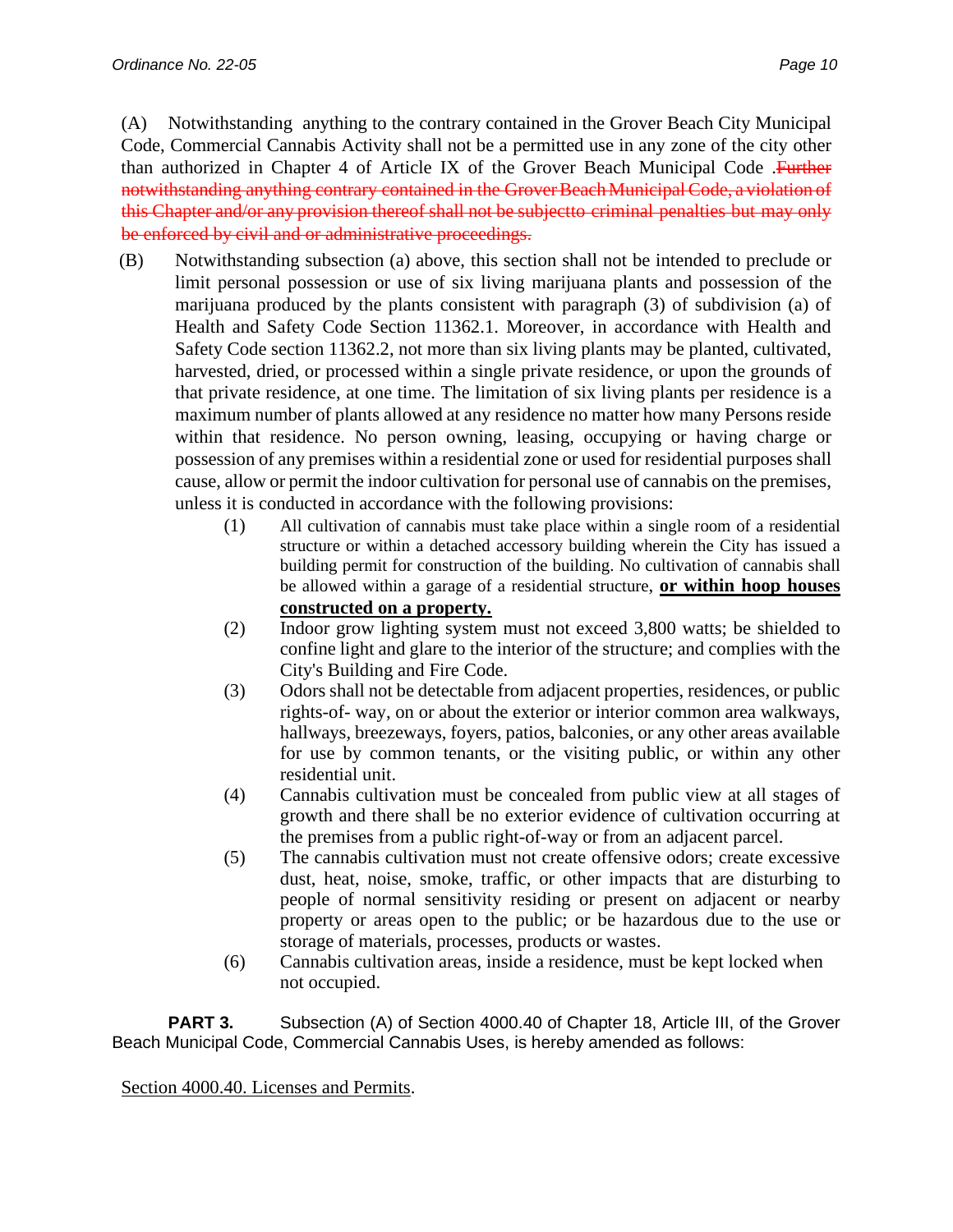- (A) In addition to the requirements which may be imposed pursuant to this Chapter, no Person shall engage in Commercial Cannabis Activity or open or operate a Commercial Cannabis Business without possessing both a Commercial Cannabis Permit issued by the City Manager and a license issued by the State of California or one of its departments or divisions. Commercial Cannabis Activity shall be permitted in the City of Grover Beach only as expressly provided in this Chapter and Article IX and if not expressly permitted by this Chapter and Article IX shall be prohibited.
	- (1) An application for a Commercial Cannabis Business permit shall be consistent with this chapter, section and regulations adopted by Council.
	- (2) **A Commercial Cannabis Permit shall be issued pursuant to this Chapter upon issuance of final building Certificate of Occupancy. Permittee shall be responsible for the prorated portion of fees owed consistent with the Master Fee Schedule within 30 days of issuance of final building occupancy.**
	- (3) **Commercial Cannabis Permits shall expire July 1 of each calendar year, unless otherwise defined on the permit.**
		- **a. Existing permittees with valid permits expiring after July 1, 2022, shall pay prorated fees owed, consistent with the Master Fee Schedule at the time of permittee's renewal date. Permit shall be valid from the date of renewal to July 1, 2023.**
	- (4) In the event of an application for renewal of a Commercial Cannabis Permit, it shall be filed prior to the expiration date of the permit with the City Manager or their designee. The permit's term will be extended until such time the City takes action.
	- (5) An application for renewal of a Commercial Cannabis Permit shall be rejected if any of the following exists:
		- a. The Commercial Cannabis Permit is suspended or revoked at the time of the application.
		- b. The City Manager **based on substantial evidence**, finds Good Cause to reject the permit. as defined with the application process resolution approved by Council.
		- c. Any other Commercial Cannabis Permit held by the applicant is suspended or revoked at the time of the application for the subject Permit being considered by the City.
		- d. The Commercial Cannabis Business has not been in regular and continuous operation in the four (4) months prior to the renewal application **being received by the City.**
		- e. The Commercial Cannabis Business fails to conform to the requirements of this Chapter, any regulations adopted pursuant to this Chapter or the conditions imposed as part of any Use Permit or zoning requirements.
		- f. The permittee fails to renew its State of California license **or the state license has been revoked or suspended.**
	- (6) If a renewal application is rejected for reasons other than Good Cause, a Person may file a new application pursuant to this Chapter.
	- (7) Prior to commencing operation, a Commercial Cannabis Business shall be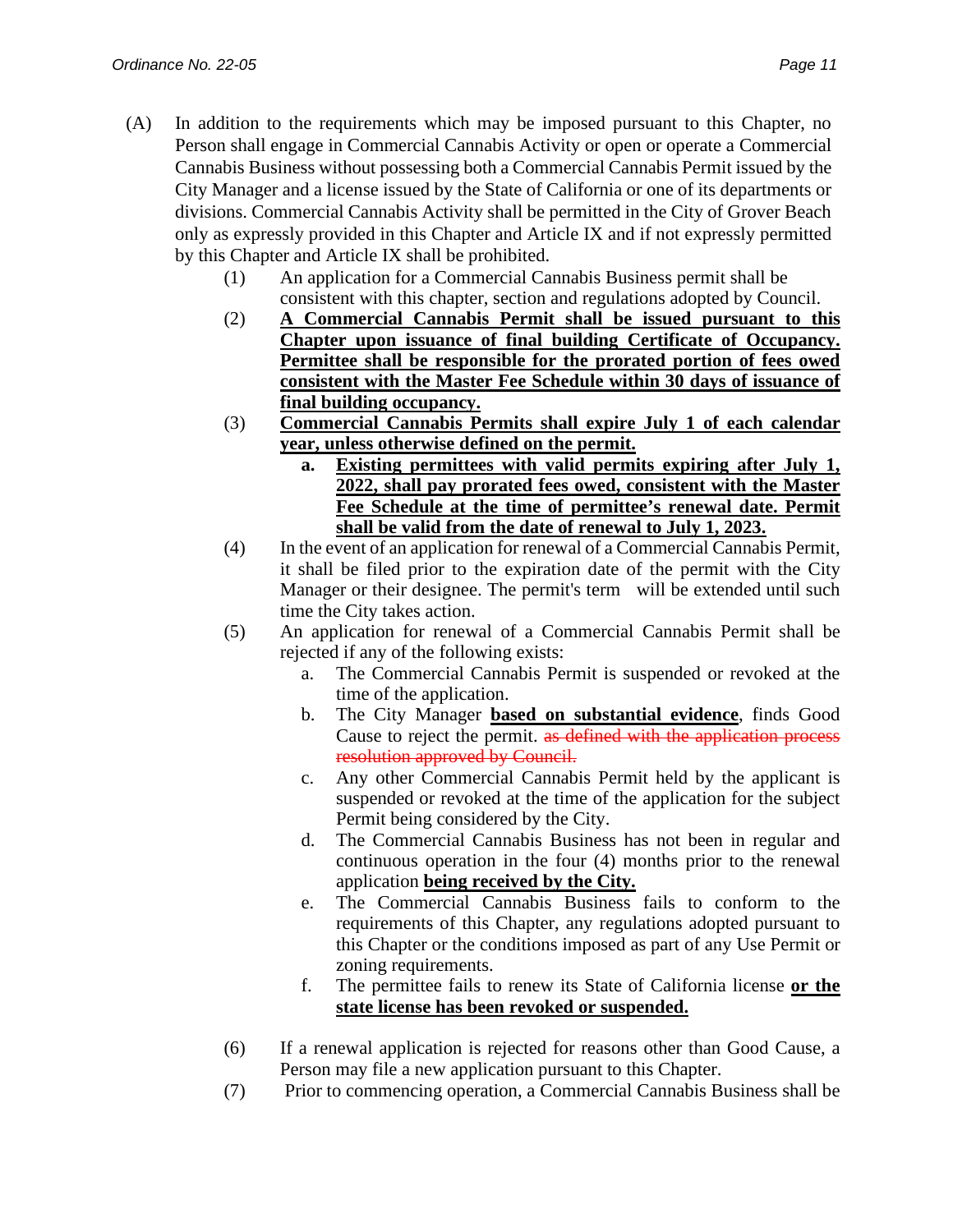subject to a mandatory building inspection and must obtain all required permits or approvals which would otherwise be required including, but not limited to, a Commercial Cannabis Permit, building permit(s), and a valid Use Permit, required by the Grover Beach Municipal Code.

- (8) Revocation, termination, non-issuance or suspension of a license issued by the State of California, or any of its departments or divisions, shall immediately terminate the ability of a Cannabis Business to operate within the City of Grover Beach until the State of California, or its respective department or division, reinstates or issues the State license.
- (9) Any Person prior to possessing, planting, cultivating, harvesting, drying or processing marijuana plants or possessing the marijuana produced from those plants consistent with paragraph (3) of subdivision of Health and Safety Code Section 11362.1, shall contact the City of Grover Beach Police Department and Register consistent with the procedures established by the Department. There shall be a processing fee as established in the City of Grover Beach's Master Fee Schedule. (Ord. 17-06; Am. Ord. 18-03; Am. Ord. 18-05; Am. Ord. 19-06)

**PART 4.** Section 4000.50 of Chapter 18, Article III, of the Grover Beach Municipal Code, Commercial Cannabis Uses, is hereby amended as follows:

Section 4000.50. Security Measures. The City Chief of Police or their designee is authorized to establishall regulations necessary to implement the requirements and fulfill the policies of this Chapter related toCommercial Cannabis Businesses including, but not limited to, the following subjects:

(A) A permitted Commercial Cannabis Business shall implement security measures to both deterand to prevent unauthorized entrance into areas containing cannabis or cannabis products and theft of cannabis or cannabis products at the Commercial Cannabis Business. Except as may otherwise be determined by the **City Manager** or their designee, these security measures shall include, but shall notbe limited to, all of the following:

- (1) All public access to the facility must be through a secured single point of entry. Entry into a facility with a M-Type State license from the outside must be completed through a secured vestibule area that is designed to allow for identification confirmation prior to entry into the main lobby area.
- (2) Preventing Persons from remaining on the premises of the Commercial Cannabis Business if they are not engaging in the activity expressly related to the operations of the Commercial Cannabis Business.
- (3) Establishing limited access areas accessible only to authorized Commercial Cannabis Business personnel.
- (4) Except for live growing plants which are being cultivated at a cultivation facility, all cannabis and cannabis products shall be stored in a secured and locked room, safe, or vault, except for limited amounts of cannabis used for display purposes or immediate sale at a retailer or microbusiness with a retail use. All cannabis and cannabis products, including live plants which are being cultivated, shall be kept in a manner as to prevent diversion, theft, and loss.
- (5) **Self-Service Displays of cannabis, products containing cannabis and**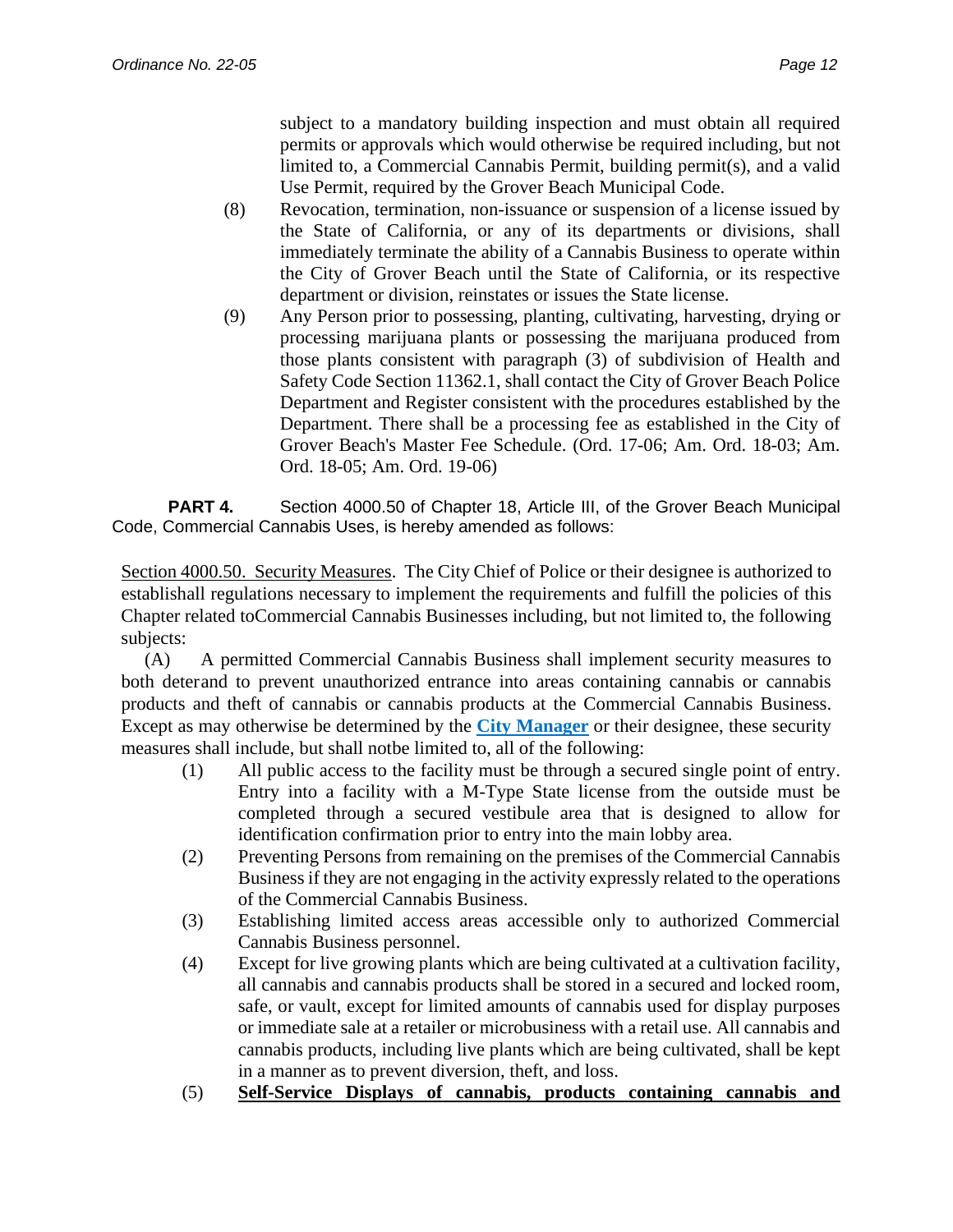### **cannabis infused food or drink are not allowed in any retail or consumption areas. Samples of cannabis or cannabis products may be made available to the customer by an employee of the cannabis retailer.**

- (6) Installing 24-hour security surveillance cameras of at **High Definition (720P or greater) least HD**-quality to monitor all entrances and exits to and from a secure area and to monitor all interior spaces within the Commercial Cannabis Business which are open and accessible to the public. The security surveillance cameras shall be remotely accessible to the Grover Beach Police Department and shall be compatible with the Grover BeachPolice Department's software and hardware and remote real-time, live access to the video footage from the cameras shall be provided to the Grover Beach Police Department. Video recordings shall be maintained by the business for a minimum of ninety (90) days.
- (7) Sensors shall be installed to detect entry and exit from all secure areas.
- (8) Panic buttons shall be installed in all Commercial Cannabis Businesses.
- (9) Having a professionally installed, maintained, and monitored alarm system.
- (10) Any bars installed on the windows or the doors of the Commercial Cannabis Business shall be installed on the interior or exterior of the building if allowed by the California Building Code **and consistent with approved use permit.**
- (11) All Security personnel, whether employed by the Commercial Cannabis Business or contracted by the Commercial Cannabis Business, shall be subject to the prior review and approval of the Chief of Police or their designee.
- (12) **Firearms Not Allowed. Firearms are prohibited on the premises of all cannabis facilities. This provision does not apply to on-duty peace officers engaged in official duty. Armed security officers will only be permitted with the expressed written permission of the Chief of Police.**
- (13) Each Commercial Cannabis Business shall have the capability to remain secure and operational during a power outage and shall ensure that all access doors are not solely controlled by an electronic access panel to ensure that locks are not released during a power outage.
- (14) All deliveries of cannabis products shall be made within **a secured area as required in Article IX Section 4.10.045.** an enclosed area not open to the public.

(B) Each Commercial Cannabis Business shall identify a liaison to the Grover Beach Police Department who shall be reasonably available to meet with the Chief of Police or their designees regarding security measures and operational issues.

(C) As part of the application and permitting process, each Commercial Cannabis Business shall have a transportation plan describing the procedures for safely and securely transporting cannabis and cannabis products and currency.

(D) A Commercial Cannabis Business shall notify the Chief of Police or their designee within twenty-four (24) hours after discovering any of the following:

- (1) Significant discrepancies identified during inventory. The level of significance shall be determined by the regulations established by the Chief of Police or their designee.
- (2) Diversion, theft, loss, or any criminal activity **or attempted criminal activity** involving the Commercial Cannabis Business or any agent or employee of the Commercial Cannabis Business.
- (3) The loss or unauthorized alteration of records related to cannabis, or employees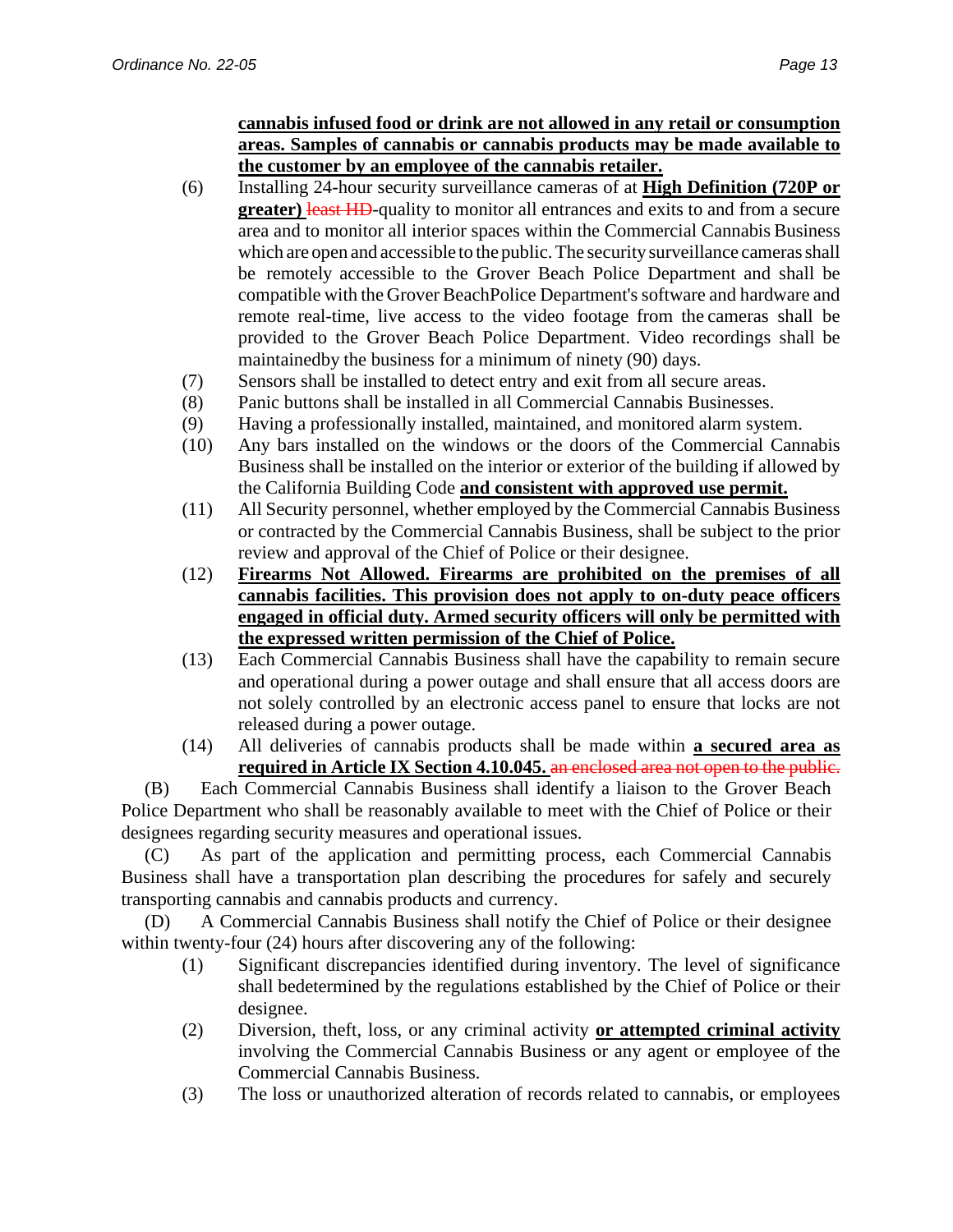or agents of the Commercial Cannabis Business.

(4) Any other breach of security.

**PART 5.** Section 4000.51 of Chapter 18, Article III, of the Grover Beach Municipal Code, Commercial Cannabis Uses, is added as follows:

**Section 4000.51. Cannabis Consumption Area. The following establishes operating standards for on premise consumption areas.**

(A) **No Permittee shall allow the on-site consumption of cannabis or cannabis products in a manner inconsistent with this Chapter, any permit condition(s) imposed by the City, or inconsistent with any rules, regulations, or guidelines promulgated by the Chief of Police or their designee.**

(B) **Building permits shall be required for any interior or exterior modifications to existing buildings. At the time of building permit submittal, an updated security plan shall be required consistent with Section 4000.50. A certificate of occupancy and amended Commercial Cannabis Permit shall be issued prior to operation of a consumption area.** 

(C) **Consumption areas may be located inside an existing building or located outside in compliance with Subsection 4000.52(A)(5) and California Business and Professions Code Section 26200 (g) as amended.** 

(D) **Use of or consumption of cannabis or cannabis products brought into the Designated Cannabis Consumption Area that are not purchased from the retailer or microbusiness located on the premises is prohibited. The Permittee must ensure that a customer does not bring cannabis or cannabis products onto the premises that have not been purchased from the retail or consumption establishment.**

(E) **Permittees may establish a membership program that allows a customer to utilize a storage locker/humidor inside the Designated Cannabis Consumption Area to store cannabis and cannabis products on-site as long as the products were purchased from the Permittee's retail or microbusiness facility and were not previously removed from the premises. Each locker/humidor shall only be used to store cannabis and cannabis products for one customer at a time. The locker/humidor must be secured to prevent access by anyone else, other than business management, when not in use by the member.**

(F) **The Designated Cannabis Consumption Area shall be separate from, but reside within or be connected to the existing permitted cannabis retailer or microbusiness.**

(G) **The Designated Cannabis Consumption Area shall not be directly accessible from the primary outside entrance to the cannabis retailer or microbusiness and may not be visible from the from any public area or non-age restricted area. The only entrance to the Designated Cannabis Consumption Area must be from within the retail establishment. The exit from the consumption area must meet the same requirements as the exit from the retail establishment.**

- (H) **Required Signage. Permittee is required to post the following signage:**
	- (1) **Identification of the Designated Cannabis Consumption Area shall consist of signage that is posted outside the designated consumption room entrance(s) and is at a minimum of 12" x 12" with a minimum lettering of 1" in height and states "Consumption Area – No One Under 21 Years of Age Allowed.**
	- (2) **"We reserve the right to refuse entry or service for reasons including**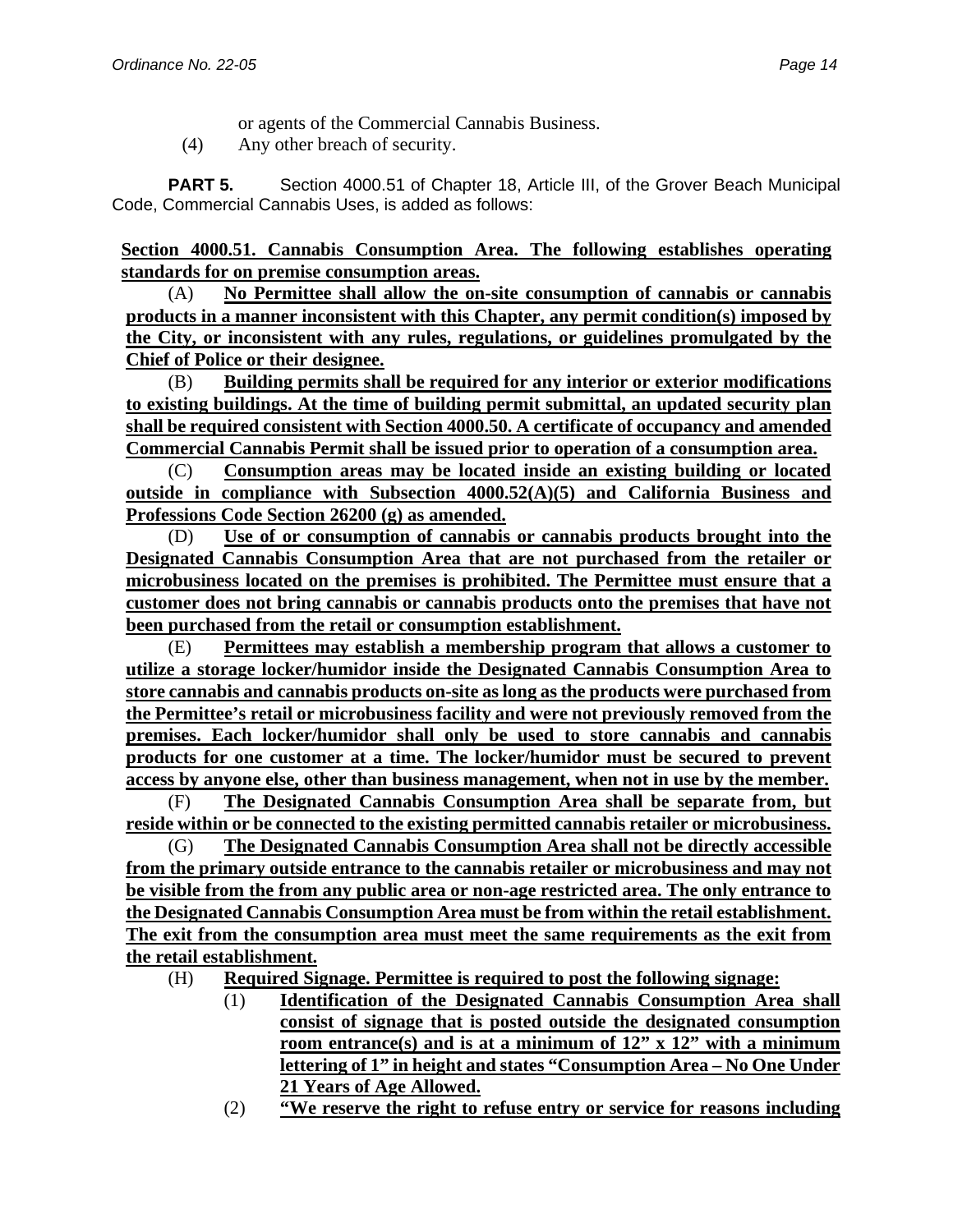- (3) **"It is against the law to drive while impaired".**
- (4) **"No Alcohol, Tobacco or Employee Consumption Allowed".**
- (5) **Emergency Incident/Entry - All customers must cease cannabis consumption until emergency personnel have completed their services and left the cannabis business premises".**
- (6) **Permittee shall post signage of the phone numbers for local taxicab companies, ride share companies or other public transportation options for the consumers use.**
- (7) **Additional signage as deemed necessary by the City of Grover Beach may be required.**

(I) **Any employee or agent of the City of Grover Beach, Five Cities Fire Authority, San Luis Obispo County Public Health Agency, or the Department of Cannabis Control may enter and inspect the premises of a permittee during business hours and without notice.**

(J) **Permittee shall not authorize or allow the on-site sale, possession or consumption of alcoholic beverages or tobacco products on the premises.**

(K) **No Permittee shall authorize or allow the on-site consumption of cannabis or cannabis products outside of normal business operating hours, as such hours may be established by law, regulation or required as a condition of the permit.**

(L) **No Permittee shall consume cannabis or cannabis products while on duty or while working on the premises.**

(M) **The Designated Cannabis Consumption Area will close to new consumers one hour prior to the close of the retail business. Consumption of cannabis and cannabis products on premises will cease 30 minutes prior to the close of the retail business.** 

(N) **Permittees shall post one or more notices of sufficient size, lettering and prominence to advise customers that the consumption of cannabis products outside of the designated cannabis consumption area is prohibited.**

(O) **Access to the area where the consumption of cannabis products is allowed shall be restricted to persons 21 years of age or older.**

(P) **Cannabis consumption shall not be visible from any public place, city right of way or any nonage-restricted area on or near the premises.**

(Q) **Permittees shall package and seal a customer's unused cannabis or cannabis products in accordance with Section 4000.190 of this Chapter prior to the customer leaving the Designated Cannabis Consumption Area.** 

(R) **Permittees shall attempt to make arrangements or partnerships with ridesharing services or other forms of public/private transportation to help impaired or intoxicated customers find safe transportation when needed.**

(S) **A Permittee shall comply with laws governing cannabis businesses and retail food establishments, including but not limited to, the California Retail Food Code.**

(T) **A Permittee with a Cannabis Consumption Permit may not require employees to enter the Designated Cannabis Smoking Room as a condition of their employment. A Permittee shall ensure that all Designated Cannabis Consumption Area employees are properly trained in the consumption area operations, policies and procedures and can identify impairment in consumers or when a customer is consuming**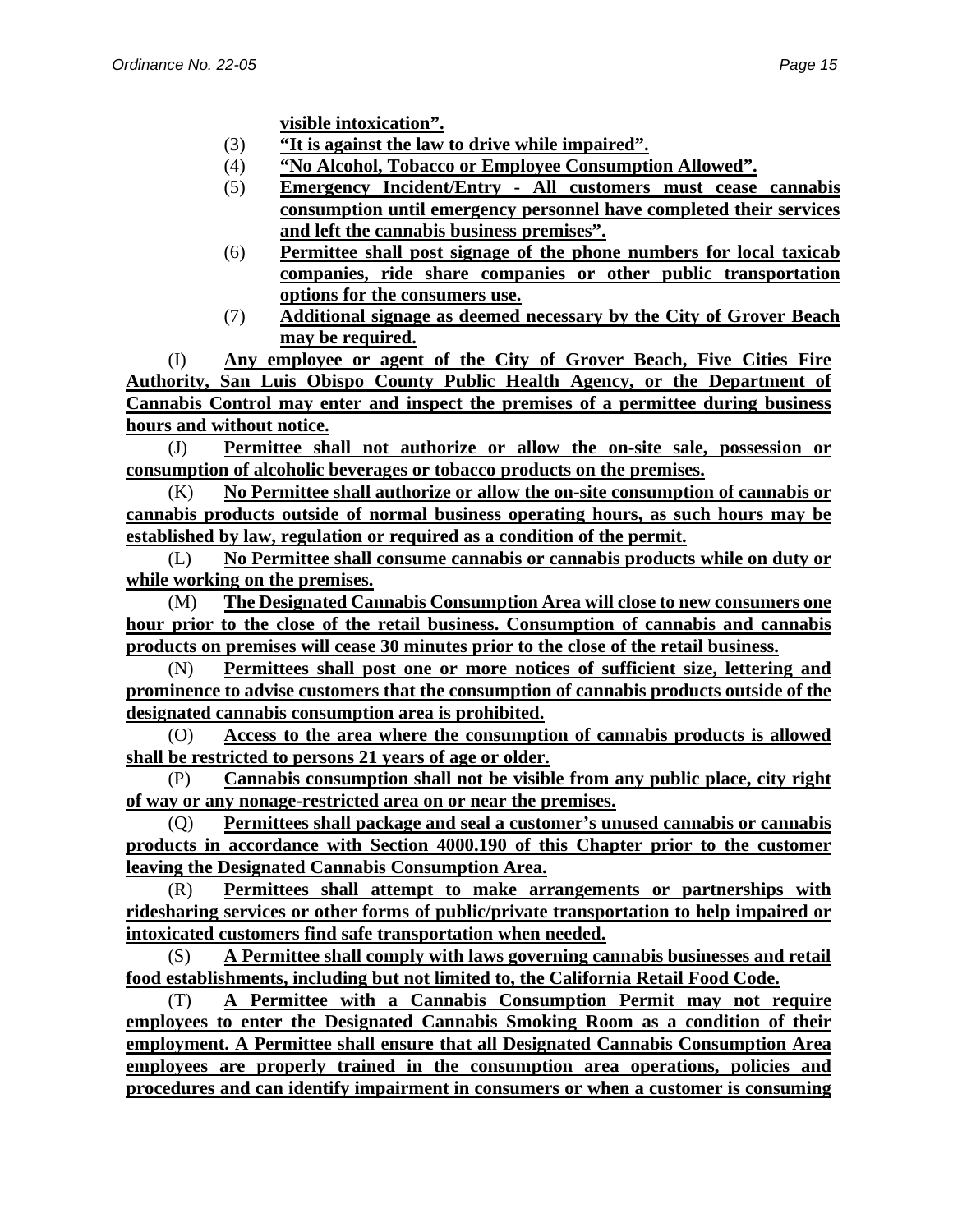**too much cannabis and may become impaired.**

(U) **The Chief of Police or their designee may immediately suspend a Permittee's permit to operate a Designated Cannabis Consumption Area for any violations of this Article, local regulations, Department of Cannabis Control Regulations or state laws. If a suspension is issued, the Permittee may request a meeting to take place with the Chief of Police or their designee within 10 calendar days to review the reasons for the suspension and the steps for corrective action. If the Permittee is unable to obtain a mutually agreeable determination of corrective actions with the Chief of Police, and the permit remains suspended, the Permittee may file an appeal of the permit suspension with the City Manager consistent with the procedural process for conducting appeals contained within Sections 1408 through 1413 of this Chapter 4 of Article I of the Grover Beach Municipal Code.**

**PART 6.** Section 4000.52 of Chapter 18, Article III, of the Grover Beach Municipal Code, Commercial Cannabis Uses, is added as follows:

### **Section 4000.52. Cannabis Consumption Building and Construction Standards. The following establishes ventilation standards for areas of a retailer or microbusiness that contains a designated consumption area.**

(A) **The Designated Cannabis Consumption Area that permits smoking of cannabis must meet the following ventilation standards:**

- (1) **The Designated Cannabis Consumption Area must have a separate heating, ventilation and air-conditioning (HVAC) system such that none of the air in the Designated Cannabis Consumption Area will be recirculated into other parts of the cannabis business premises.**
- (2) **The air from the Designated Cannabis Consumption Area must be directly exhausted to the outdoors by a filtration system that, at a minimum, eliminates all odors and smoke.**
- (3) **Smoke from the Designated Cannabis Consumption Area must not drift to other portions of the cannabis business premises.**
- (4) **The Designated Cannabis Consumption Area must be completely separated from the remainder of the cannabis business premises by solid partitions or glazing without openings other than doors, and all doors leading to the Designated Cannabis Consumption Area must be self-closing. All doors must be installed with a gasket to provide a seal where the door meets the stop and the room shall remain under negative pressure in relation to the other spaces of the cannabis business premises.**
- (5) **Cannabis consumption areas that are located outside shall meet the following performance standards:**
	- **i. An odor absorbing ventilation and exhaust system shall be installed so that any odor, vapor, or smoke generated from the outdoor consumption area is not detected outside the property or lease area boundaries, or anywhere on adjacent property or public rights-ofway, or within any other unit located within the same building as the cannabis use.**
	- **ii. Designated Cannabis Consumption Area shall not be visible from any**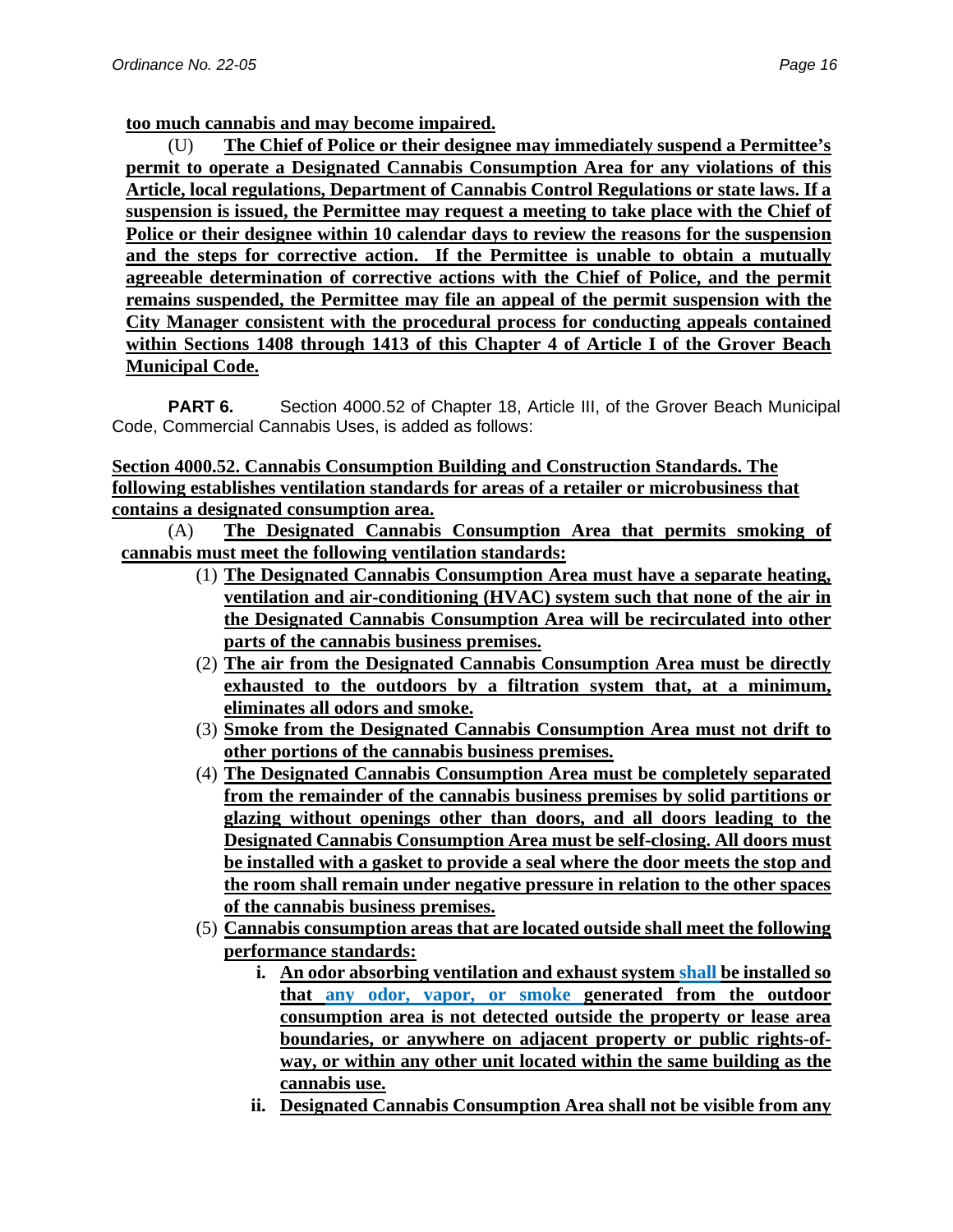#### **public place or non-age restricted area.**

### (6) **The Designated Cannabis Consumption Area must meet health and safety standards as approved by the Chief of Police.**

**PART 7.** Section 4000.53 of Chapter 18, Article III, of the Grover Beach Municipal Code, Commercial Cannabis Uses, is added as follows:

### **Section 4000.53. Temporary Cannabis Special Event Permit Requirements.**

(A) **A permit for a temporary Cannabis Special Event, or Temporary Cannabis Consumption Special Event may be issued by the City Manager to a Permittee or entity allowing for the sale of cannabis, consumption of cannabis products, or a combination of both during a Special Event, as defined in Article III of the Grover Beach Municipal Code. A designated cannabis consumption area during a special event, may be temporarily located on private property.**

(B) **A Cannabis Special Event Permit shall only be issued for a single day or up to two consecutive days. A Permittee or entity shall only be issued a Cannabis Special Event Permit for up to four days annually.**

(C) **A Cannabis Special Event shall not be hosted on the property of the City or City Right of Way; any school, child-care establishment, alcohol or drug treatment facility, any cannabis business that is not a licensed retail or microbusiness by the City of Grover Beach, or any location that is situated in a residential zone as defined in Article IX Development Code**

(D) **Permittee or entity desiring to host a Cannabis Special Event must be a California Department of Cannabis Control licensed cannabis event organizer**

(E) **An application for a Cannabis Special Event Permit must be received by the Chief of Police no less than 90 days prior to the first scheduled day of the temporary cannabis event.**

(F) **The Chief of Police or their designee shall have full discretion and responsibility for directing the Permittee, entity or event organizers on the establishment of security measures and practices to ensure public safety.**

(G) **All Security Officers assigned to work at the Cannabis Consumption Special Event must be a California State licensed security officer and be in possession of a guard card issued by the California Bureau of Security and Investigative Services (BSIS).**

(H) **Any odor, vapor, or smoke generated from on-site consumption shall not be detected outside the property or lease area boundaries, or on adjacent property or public rights-of-way. A site plan shall be provided at the time of permit application designating areas for on-site consumption which shall be within a building or a fully enclosed temporary structure equipped with a ventilation system that shall prevent odors from being detected off premise.**

(I) **An event Security Plan shall be included in the application for a Cannabis Consumption Special Event. The Security Plan shall minimally include,** 

- (1) **Contact information for the Security Team Leaders**
- (2) **Emergency contact information for the event organizer**
- (3) **Emergency contact information for every vendor at the event**

(4) **A site plan that identifies all ingress/egress locations, secured storage areas,**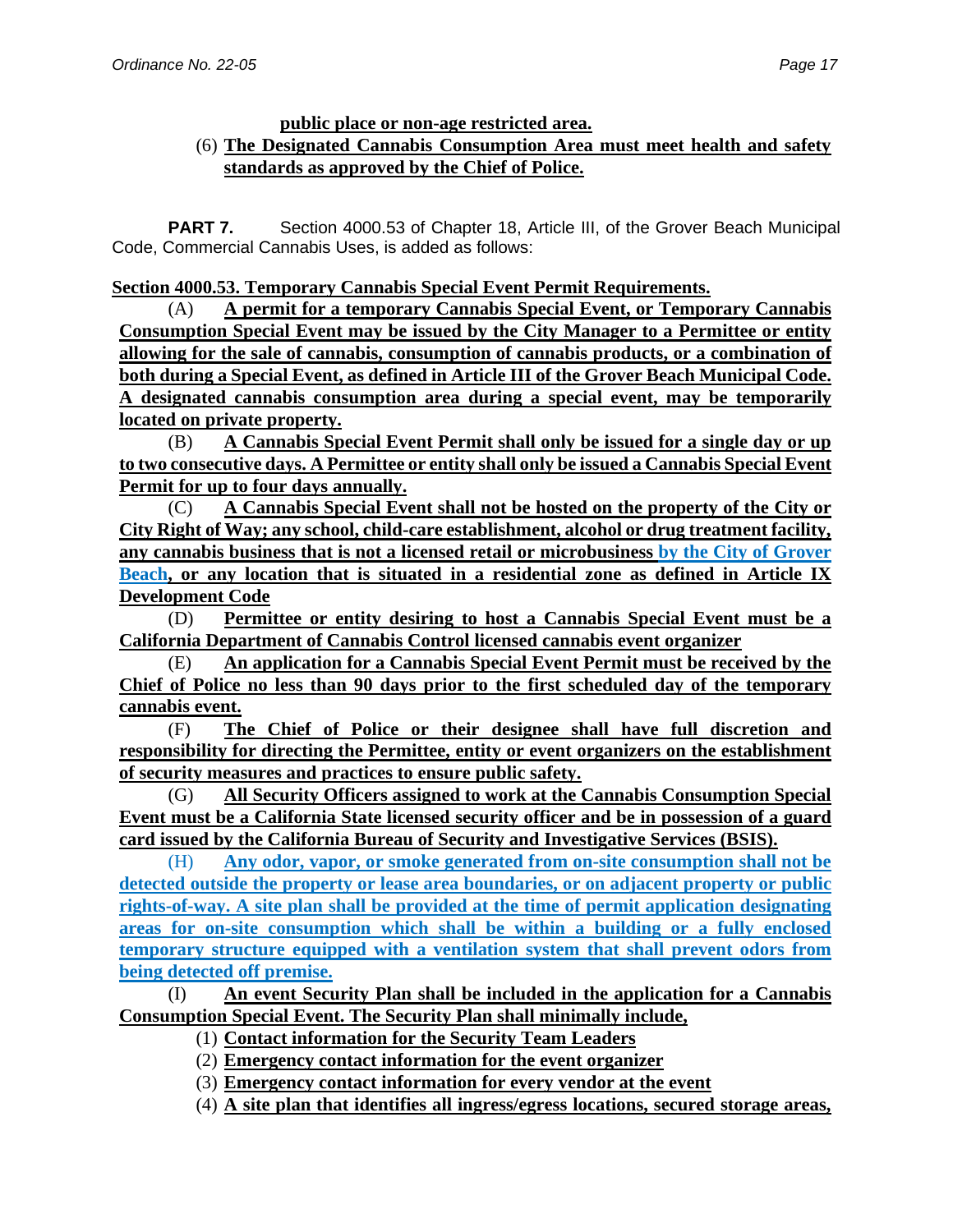**medical areas, Incident Command Management area**

- (5) **The Security Plan shall be reviewed and approved by the Chief of Police or their designee a minimum of ten (10) days prior to the start of the event. Any changes to the plan shall be coordinated with the Grover Beach Police Department.**
- (6) **The Chief of Police or their designee may require implementation of additional security measures based on the special event characteristics.**

(J) **The Fire Chief or their designee shall have full discretion and responsibility for directing the Permittee, entity or event organizers on the establishment of any health or medical responsibilities and practices for the event.**

(K) **A Permittee, entity or event organizer shall comply with all regulations of the Grover Beach Municipal Code, State laws and Department of Cannabis Control Regulations.**

(L) **The Chief of Police, Fire Chief or their designees shall have the ability to revoke a Cannabis Consumption Special Event Permit when in their opinion the event presents a nuisance or danger to public safety and well-being, or is in violation of this ordinance or any permit conditions.**

(M) **Only persons, aged 21 or older, with valid identification, may attend a Cannabis Special Event. A licensed cannabis event organizer shall maintain a clearly legible sign not less than 12" x 12" in size, reading "No Persons Under 21 Allowed" at each public entrance to any area where the sale or consumption of cannabis or cannabis products is allowed.**

(N) **The Permittee, entity or event organizer shall ensure that cannabis consumption is not visible from any off-site location or non-age restricted area.**

(O) **Sale, possession or consumption of alcohol or tobacco shall not be allowed on the permitted premises.**

(P) **The consumption of cannabis or cannabis products brought it from outside the permitted premises and not authorized by the vendors or event organizers is prohibited.**

**PART 8.** Section 4000.70 of Chapter 18, Article III, of the Grover Beach Municipal Code, Commercial Cannabis Uses, is hereby amended as follows:

Section 4000.70. Right to Occupy and to Use Property. As a condition precedent to the City's issuanceof a Commercial Cannabis Permit pursuant to this Chapter, any Person intending to open and to operatea Commercial Cannabis Business shall provide evidence of the legal right to occupy and to use the proposed location. In the event the proposed location is leased from another Person, the applicant for a permit under this Chapter shall provide a signed and notarized statement from the owner of the propertyto demonstrate the property owner has acknowledged and has consented to the operation of a CommercialCannabis Business on the property. Evidence of lawful possession consists of properly executed **grant deeds,** of trust, leases, evidence of ownership of the premises, or other written documents acceptable to the City Manager.

**PART 9.** Section 4000.160 of Chapter 18, Article III, of the Grover Beach Municipal Code, Commercial Cannabis Uses, is hereby amended as follows: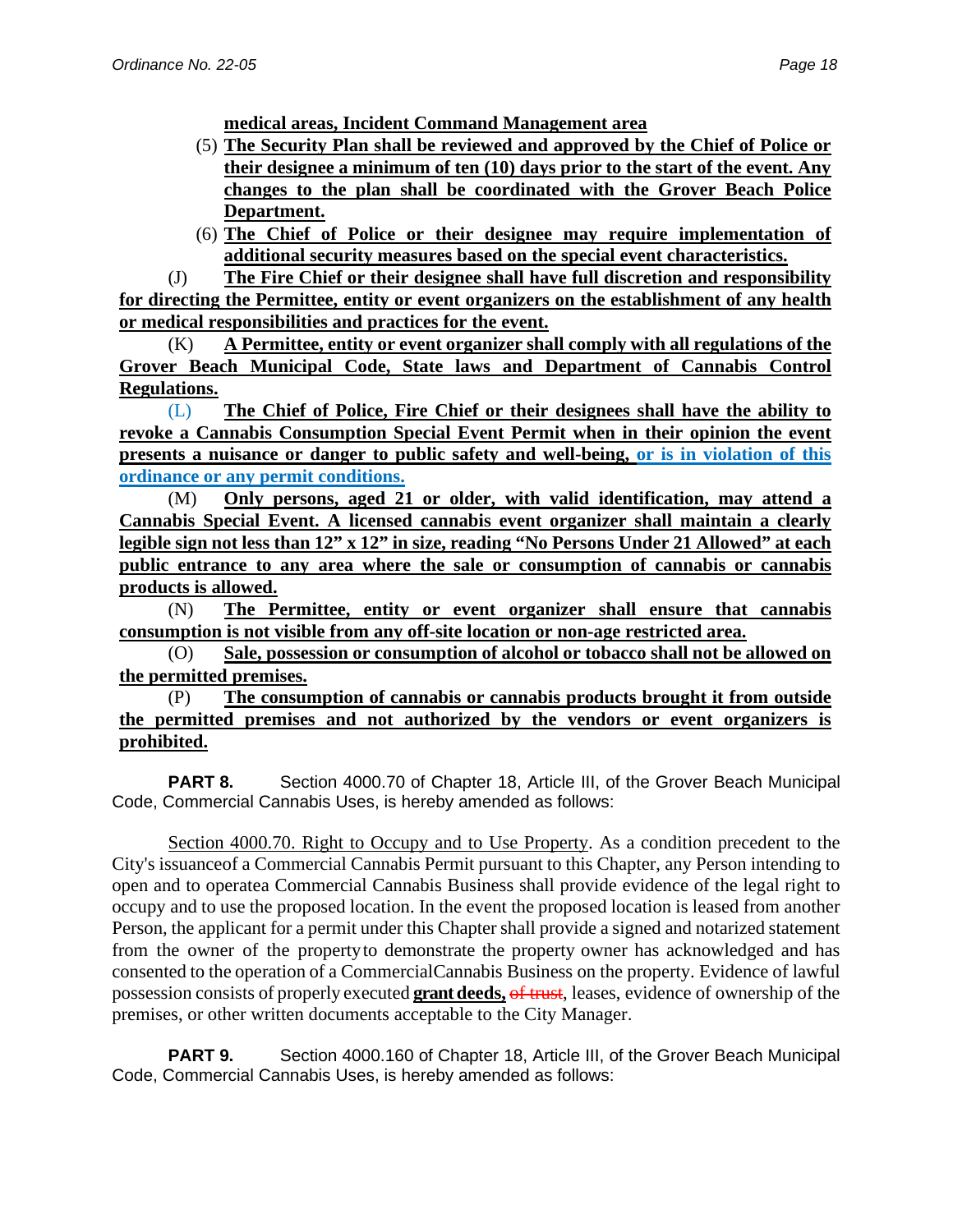Section 4000.160. Commercial Cannabis Permit Application Procedures and Application Requirements. Permittee Selection Process; Criteria for Review; Renewal, Suspension, or Revocation of a Permit: In addition to those requirements set forth in this section and elsewhere in this Chapter, the City Council **may** shall by resolution or ordinance adopt such forms, fees, and procedures as are necessary to implement this Chapter with respect to the initial selection, future selection, investigation process, renewal, rating of applicants, revocation, and suspension of Commercial Cannabis Permits.

(A) For purposes of Suspension of Revocation, the Chief of Police may suspend or revoke a Commercial Cannabis Permit for Good Cause consistent with the provisions of this Chapter 18, In the event a Commercial Cannabis Permit is either suspended or revoked, an appeal may be requested consistent with Section 4000.51 of this Chapter.

(B) **An application for issuance or renewal of a Commercial Cannabis** Permit shall contain the following requirements:

- (1) The printed full name, signature, date of birth and present address and telephone number of all Persons and entities responsible for the operation of the Commercial Cannabis Business including managers, corporate officers, investors, any Person with an ownership interest, any member of a board of directors, any general or limited partner, and/or any member of a decisionmaking body for the Commercial Cannabis Business.
- (2) The address to which correspondence from the City of Grover Beach is to be sent.
- (3) The names and addresses of all businesses operated by and the employment of the applicant(s) for the five (5) years immediately preceding the date of the application.
- (4) Any litigation in which the applicant(s) has been involved within the five (5) years immediately preceding the date of the application and a statement of whether any business currently operated by the applicant(s) or operated by the applicant(s) within the five (5) years immediately preceding the date of the application has been investigated or the permit or license authorizing the operation of such business has been revoked or suspended within the five (5) years immediately preceding the date of the application.
- (5) The address of any Commercial Cannabis Business currently being operated by the applicant(s), or any of them, or which have been previously operated by them within the last five (5) years.
- (6) The names and telephone numbers of the Person(s) to be regularly engaged in the operation of the proposed Commercial Cannabis Business, whether an employee, volunteer or contractor. The application shall also have the names and telephone numbers of those Persons having management and supervisory responsibilities for the proposed Commercial Cannabis Business.
- (7) Odor control devices and techniques to prevent odors from marijuana from being detectable off-site.
- (8) Procedures for identifying, managing, and disposing of contaminated, adulterated, deteriorated or excess cannabis product.
- (9) Procedures for inventory control to prevent diversion of cannabis and cannabis product, employee screening, storage of cannabis and cannabis product,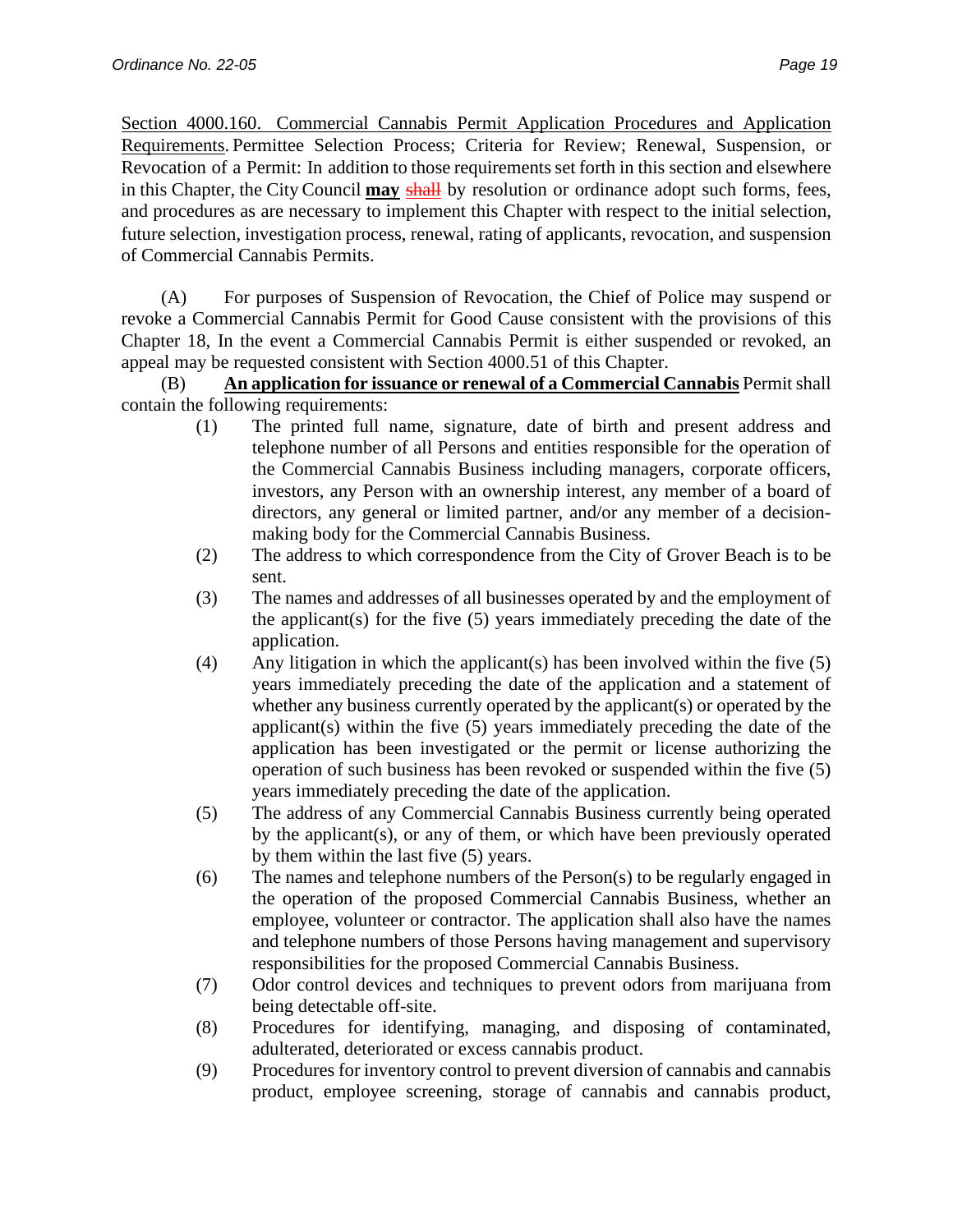personnel policies, and record-keeping procedures.

- (10) A detail of the procedures to be utilized at the facility including a description of how chemicals and fertilizers will be stored, handled, used and disposed of; manufacturing methods, the transportation process, inventory procedures, and quality control procedures.
- (11) A site plan and floor plan of the Commercial Cannabis Business denoting the property lines and the layout of all areas of the Commercial Cannabis Business including storage, cultivation, manufacturing, testing, distributing, reception/waiting, and all ancillary support spaces, and the relationship of the facility to adjacent properties and land uses.
- (12) An operations and security plan in conformance with Section 4000.50.
- (13) Standard operating procedures detailing how operations will comply with state and local regulations, how safety and quality of products will be ensured, record-keeping procedures for financing, testing, and adverse event recording, and product recall procedures.
- (14) Proposed hours of operation.
- (15) Recycling and Waste disposal information.
- (16) Medical recommendation verification and youth access restriction procedures.
- (17) A statement in writing by the applicant that he or she certifies under penalty of perjury that all the information contained in the application is true and correct.
- (18) Detailed description of energy and water usage plan enumerating best practices and leading industry practices in efficient utilization of both resources.

(C) The City Manager may deny an application **for the issuance, or renewal of** a Commercial Cannabis Permit for Good Cause or if the applicant has been convicted of an offense that is substantially related to the qualifications, functions or duties of the business or profession for which the application is made, except that if the City Manager determines that the applicant is otherwise suitable to be issued a permit and granting the permit would not compromise public safety, the City Manager may conduct a thorough review of the nature of the crime, conviction, circumstances, and evidence of rehabilitation of the applicant, and shall evaluate the suitability of the applicant to be issued a license based on the evidence found through the review. In determining which offenses are substantially related to the qualifications, functions, or duties of the business or profession for which the application is made, the City Manager will include, but not be limited to, the following:

- (1) A felony or misdemeanor conviction for the illegal use, possession, distribution, manufacture, transportation, cultivation or similar activity related to a controlled substance as defined in the Federal Controlled Substances Act.
- (2) A violent felony conviction, as specified in subdivision (c) of Section 667.5 of the Penal Code.
- (3) A serious felony conviction, as specified in subdivision (c) of Section 1192.7 of the Penal Code

**PART 10.** Subsections A through I of Section 4000.200 of Chapter 18, Article III, of the Grover Beach Municipal Code, Commercial Cannabis Uses, is hereby amended as follows: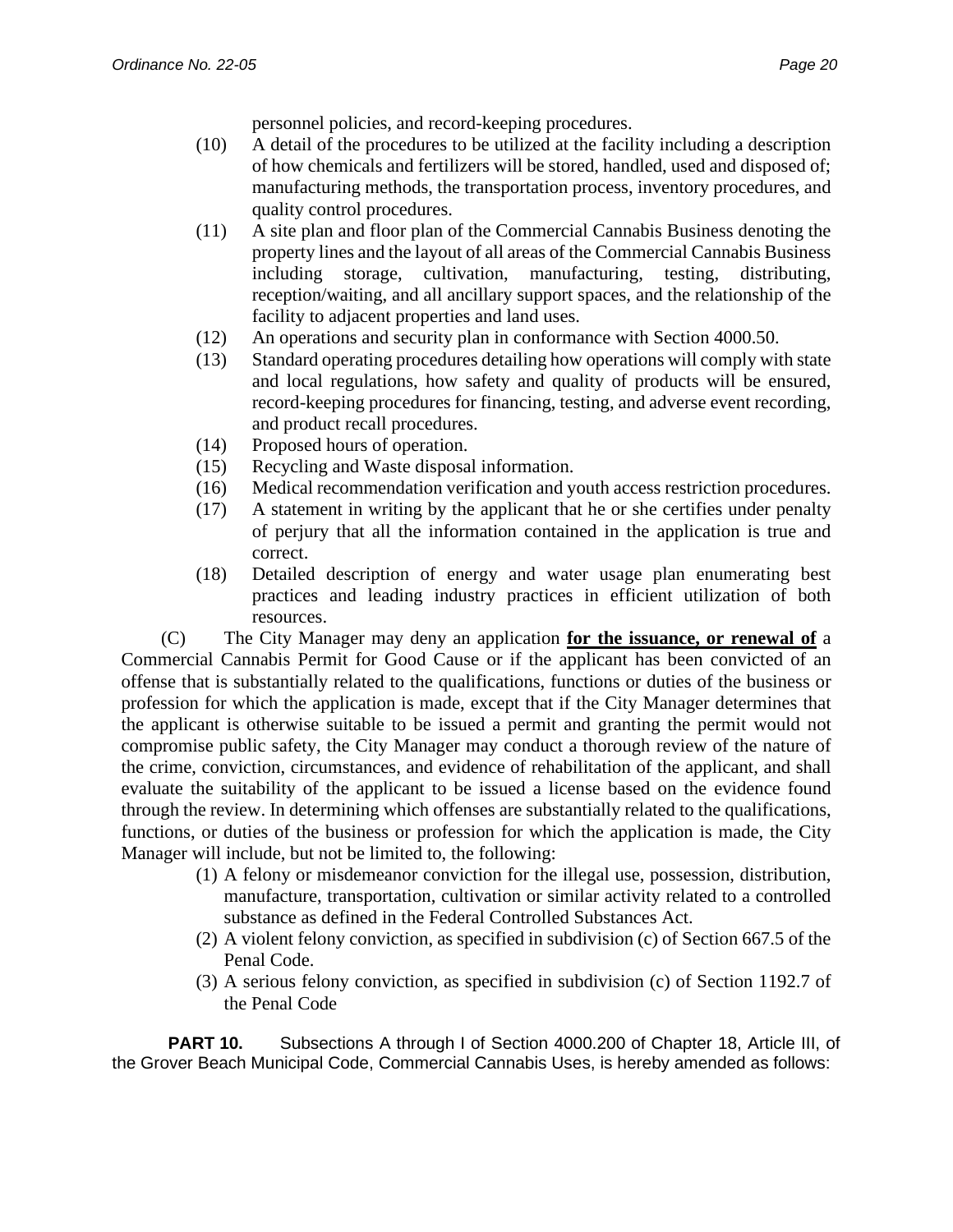Section 4000.200. Operating Requirements for All Commercial Cannabis Uses. In addition to those operating requirements specifically set forth elsewhere in this Chapter and except as may otherwise be expressly set forth in this Chapter, the following operating requirements shall apply to all Commercial Cannabis Businesses operating in the City of Grover Beach.

(A) Restriction on Consumption. Cannabis shall not be consumed on the premises of any Commercial Cannabis Businesses, **with the exception of licensed retailer or microbusiness with an approved Cannabis Consumption Area Permit consistent with Section 4000.51.** unless medically necessary or elsewhere in the City of Grover Beach other than within private residences.

(B) No cannabis or cannabis products shall be visible from the exterior of the property or building.No outdoor storage of cannabis or cannabis products is permitted at any time.

(C) Reporting and Tracking of Product and of Gross Sales. Each Commercial Cannabis Businessshall have in place a point-of-sale tracking system to track and to report on all aspects of the CommercialCannabis Business including, but not limited to, such matters as cannabis tracking, inventory data, and gross sales (by weight and by sale) and shall ensure that such information is compatible with the City's record-keeping systems. The system must have the capability to produce historical transactional data forreview by the City of Grover Beach. All information provided to the City pursuant to this subsection shallbe confidential and shall not be disclosed, except as may otherwise be required under law.

(D) All cannabis and cannabis products sold, distributed or manufactured shall be cultivated, manufactured, and transported by licensed facilities that maintain operations in full conformance with theState and local regulations.

(E) Sale of Cannabis Accessories and Non-Cannabis Goods. In addition to cannabis goods, a licensed retailer may display and sell cannabis accessories and the licensee's branded merchandise inside their retail space. The licensee may provide promotional materials to customers or prospective customers. The licensee shall not sell branded merchandise until receiving written approval from the **Department** of Cannabis Control and the City. **Other noncannabis goods such as pre-packaged water and food may be sold and served in designated consumption. Areas.**

(F) EmergencyContact. EachCommercial Cannabis Businessshall provide theCityChief of Policeor their designee with the name, telephone number (mobile preferred, if available) of an on-site employeeor owner to whom emergency notice can be provided.

(G) Signage and Notices.

(1) In addition to the requirements otherwise set forth in this section, business identificationsignage for a Commercial Cannabis Business shall conform to the requirements of Article IX of the GroverBeach Municipal Code, including, but not limited to, an issuance of a City of Grover Beach sign permit.

(2) No signs placed on the premises of a Commercial Cannabis Business shall obstruct anyentrance or exit to the building or any window.

(3) Each entrance to a Commercial Cannabis Businessshall be visibly posted with a clearand legible notice indicating that smoking, ingesting, or otherwise consuming cannabis on the premises orin the areas adjacent to the Commercial Cannabis Business is prohibited.

(H) Minors. Persons under the age of twenty-one (21) years shall not be allowed on the premises ofa Commercial Cannabis Business and shall not be allowed to purchase any Cannabis or Cannabis Concentrate products, except anyone under twenty-one (21) years of age but at least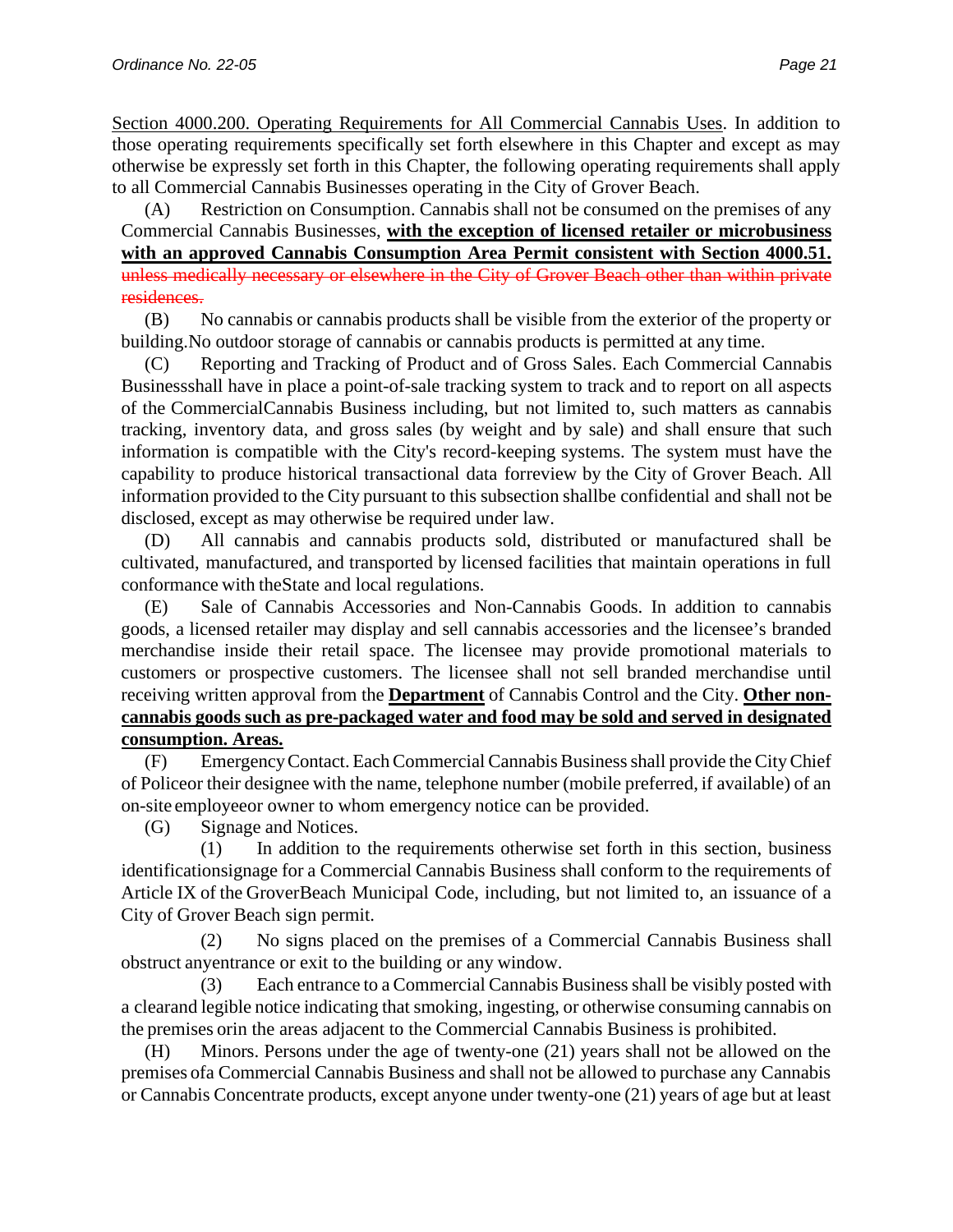eighteen (18) yearsof age or older shall only be allowed within a Commercial Cannabis Business if the business holds a stateissued M-Type license and entry is authorized in accordance with the Medicinal and Adult Use Cannabis Regulation and Safety Act.

It shall be unlawful and a violation of this Chapter for any Person to employ any other Person at a Commercial Cannabis Business who is not at least twenty-one (21) years of age.

The entrance to the Commercial Cannabis Business shall be clearly and legibly posted with a notice thatno Person under the age of twenty-one (21) years of age is permitted to enter upon the premises of the Commercial Cannabis Business unless the Commercial Cannabis Business is a M-Type license issued by the state wherein it shall be posted that no Person under the age of eighteen (18) is permitted to enter upon the premises. Persons 18, but under 21, must be in possession of a valid medical marijuana identificationcard or valid doctor's recommendation.

(I) Odor Control. Odor control devices and techniques shall be incorporated in all Commercial Cannabis Businesses and apply to personal growth, cultivation or processing of marijuana, to the extentnecessary, to ensure that odors from marijuana are not detectable offsite. CommercialCannabisBusinessesshall provide an odor absorbing ventilation and exhaust system so that odor generated inside the Commercial Cannabis Business that is distinctive to its operation is not detected outside of the facility, anywhere on adjacent property or public rightsof-way, on or about the exterior or interior common areawalkways, hallways, breezeways, foyers, lobby areas, or any other areas available for use by common tenants or the visiting public, or within any other unit located inside the same building as the CommercialCannabis Business. As such, Commercial Cannabis Businesses must install and maintain the following equipment or any other equipment which the Chief of Police or his designee determines has the same or better effectiveness:

(1) An exhaust air filtration system with odor control that prevents internal odors from being emitted externally;

(2) An air system that creates negative air pressure between the Commercial Cannabis Business's interior and exterior so that the odors generated inside the Commercial Cannabis Business are not detectable on the outside of the Commercial Cannabis Business.

### (3) **Air filtration and odor control systems shall be certified annually by a licensed mechanical engineer as part of the annual Commercial Cannabis Permit renewal.**

**PART 11.** Severability. If any section, subsection, subdivision, paragraph, sentence, clause, or phrase of this Ordinance or any part thereof is for any reason held to be in violation of the law, such decision shall not affect the validity of the remaining portion of this Ordinance or any part thereof. The City Council hereby declares that it would have passed each section, subsection, subdivision, paragraph, sentence, clause, or phrase thereof, irrespective of the fact that any one or more sections, subsections, subdivisions, paragraphs, sentences, clauses or phrases be declared in violation of the law.

**PART. 12.** Repeal of Conflicting Ordinances. All ordinances and parts of ordinances in conflict with those sections amended or added herein are hereby repealed.

**PART 13**. Effective Date. This Ordinance shall become effective at 12:01 a.m. on the thirty first day (31) after the date of its adoption, and within fifteen (15) days after its adoption, it shall be published once, together with the names of the Council Members voting thereon, in a newspaper of general circulation within the City.